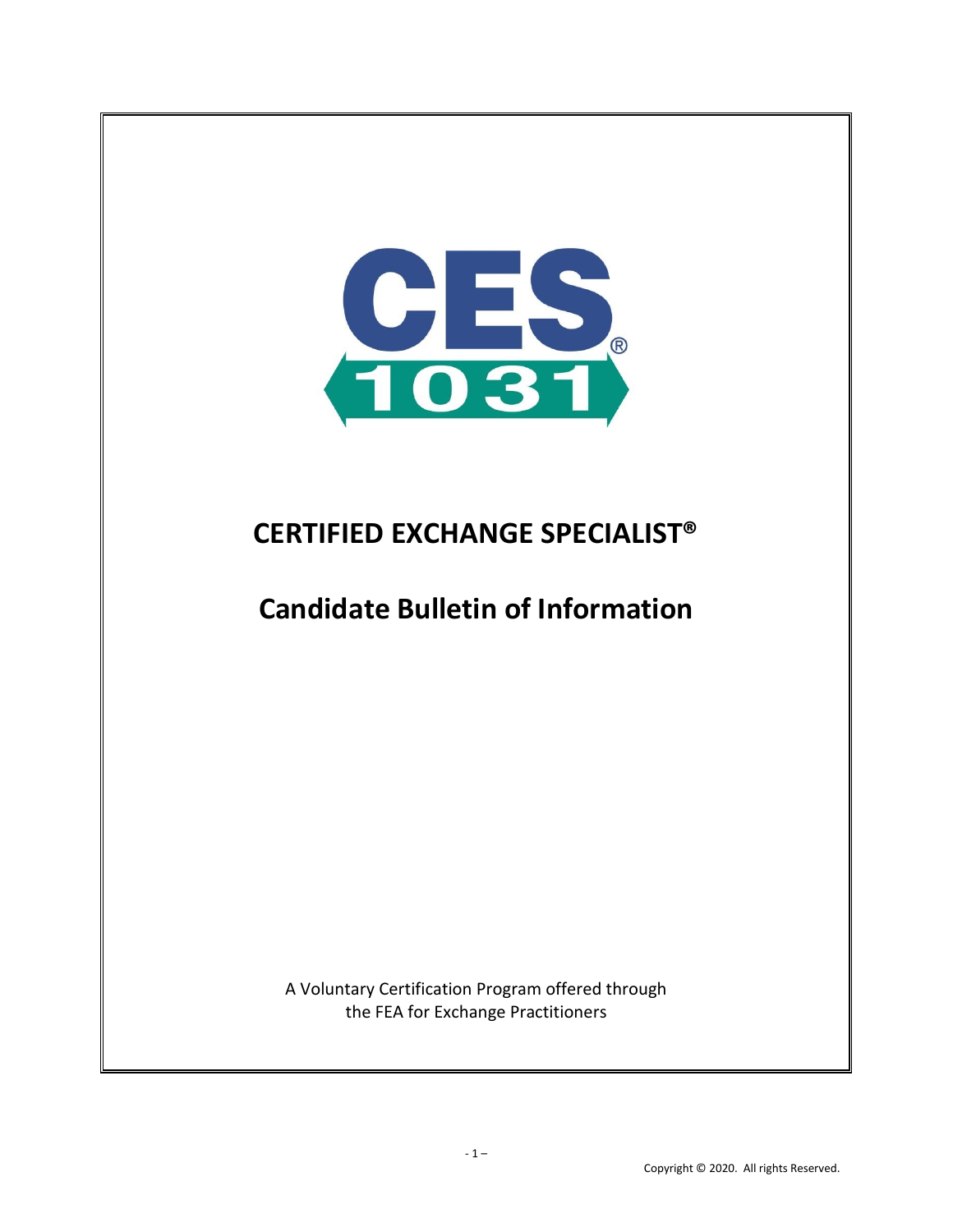## **THE FEDERATION OF EXCHANGE ACCOMMODATORS**

The Federation of Exchange Accommodators, Inc. ("FEA") is a not-for-profit organization that is the nation's largest trade organization comprised primarily of tax deferred exchange professionals who specialize in aiding property owners to defer capital gains tax through an Internal Revenue Code Section 1031 exchange ("1031 Exchanges"). With approximately 200 member companies located in every state, the FEA has served its members and the general public for over a decade in such capacities as governmental advocate and liaison, educational resource and ethics administrator.

The CES®, or Certified Exchange Specialist® designation is awarded to applicants who meet requirements in ethics, in experience acting as a Qualified Intermediary in 1031 Exchanges, and in demonstrated technical knowledge of the regulation and industry practice of acting as a Qualified Intermediary in 1031 Exchanges. The CES® Certification Council ("Certification Council") administers the CES® program and awards the CES® designation to professional individuals who successfully meet its standards. A roster of Certified Exchange Specialists® is available for dissemination to the public. Below are the current members of the Certification Council:

## **CES® Certification Council**

**Debbie Bannister, CES®** Exchange Resoures, Inc.

San Diego, CA

**Stacy Conner, CES®** Ten Thirty One LLC Salem, OR

Lakewood, NJ **Ken Palmen, CES®**

**Lee David Medinets, CES®** Madison Exchange, LLC

EquipEx Louisville, CO

**Claudia M. Kiernan, Esq., CES®** Investment Property Exchange Services, Inc. St. Augustine, FL

**Kelly A. Pearl, CES® , Chair**

Exchange Services, LLC (Zions Bank/California Bank & Trust) San Diego, CA

**Theresa Knower, CES®** Midland 1031 Fort Myers, FL

**Kelly J. Lacert, CES®** First Bank 1031 Corporation Longmont, CO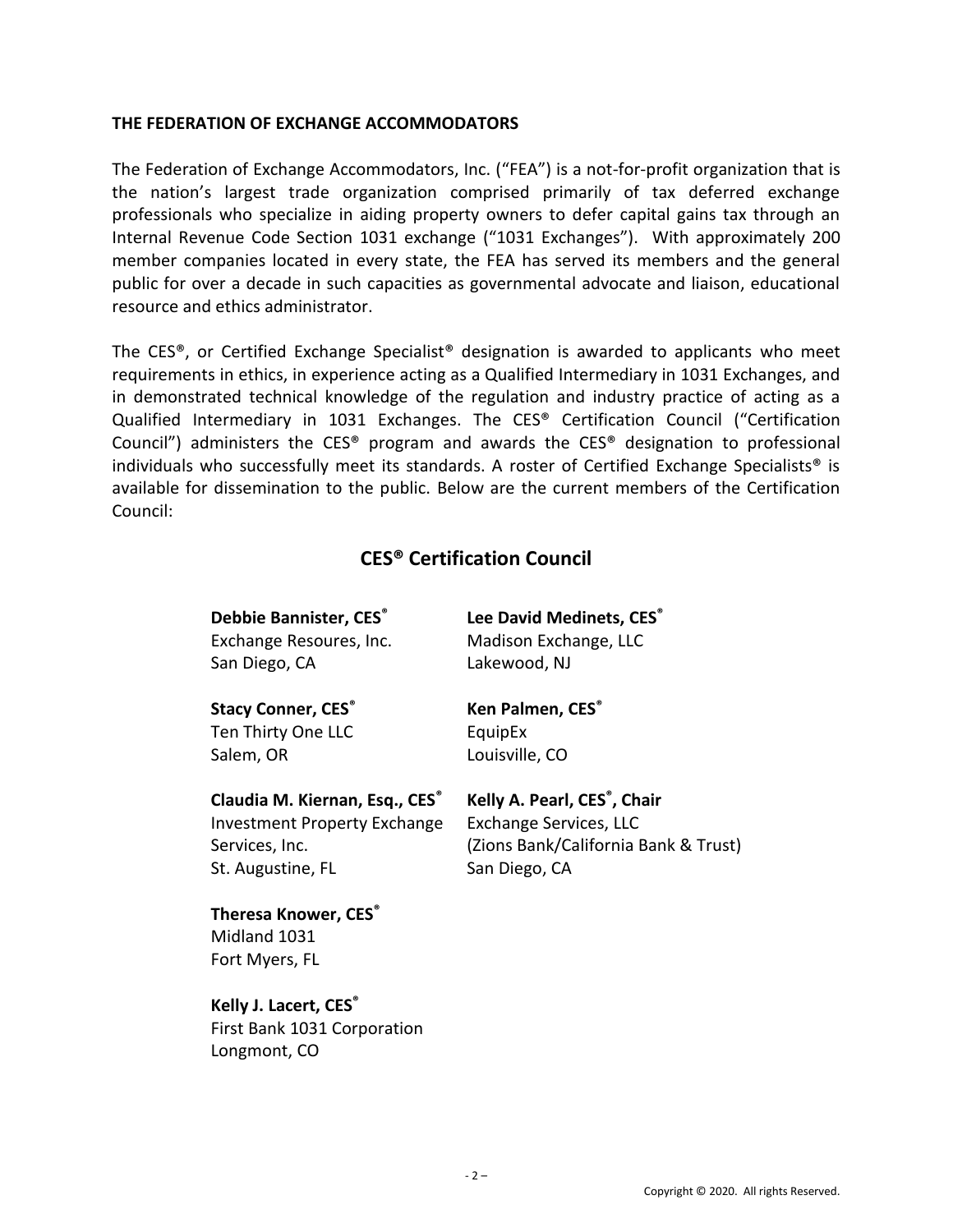*FEA Board Liaison:* **Lee David Medinets, CES®** Madison Exchange, LLC Lakewood, NJ

*CES Board Liaison:* **Michael A. Anderson, CES®** Exchange Services, LLC (Zions Bank) Salt Lake City, UT

The Certification Council retains an outside consulting firm to provide assistance with the development and implementation of the examination and the overall management of the Certified Exchange Specialist® program. The consulting firm specializes in the conceptualization, development, and implementation of the examination. The consulting firm assists organizations with the development of professional credentialing programs.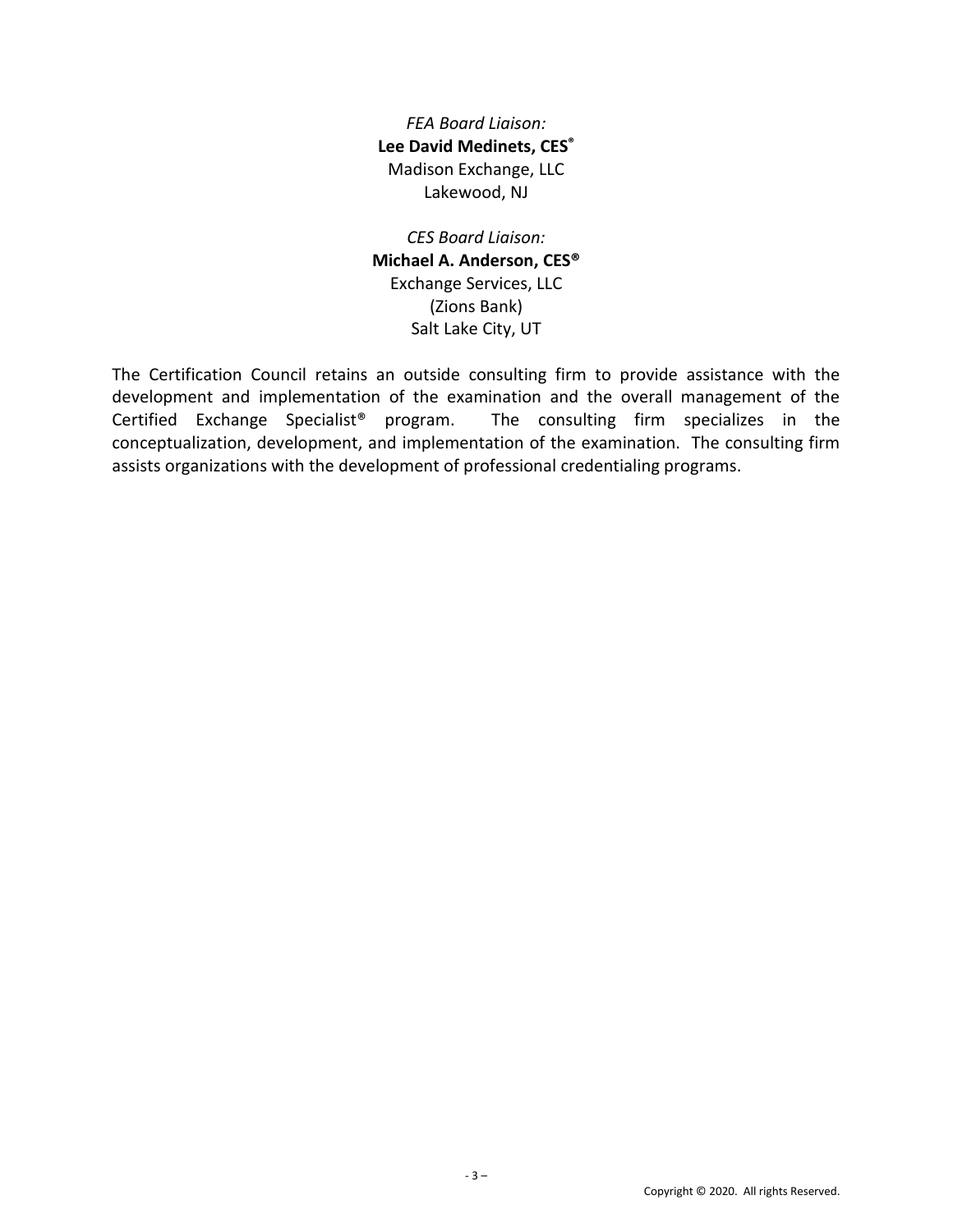# **HISTORY**

## **HOW WAS THE CERTIFIED EXCHANGE SPECIALIST® PROGRAM DEVELOPED?**

The eligibility requirements and examination materials for the Certified Exchange Specialist® program were developed based on the judgments of the Certification Council, a representative, national panel of experts regarding the current state of knowledge in I.R.C. §1031 exchange practice. The Council defined the body of knowledge for 1031 exchange accommodation and determined the content areas appropriate for the examination. The content of the examination is based on this body of knowledge. A detailed content outline can be found on pages 8 - 10**.**

The examination questions are written by and reviewed by the Certification Council and further reviewed by its independent outside consultant prior to being selected for the examination. After the examination, the questions are analyzed statistically to identify any hidden flaws. Questions that appear to be flawed are discussed by the Certification Council and the consulting firm to determine if the question(s) should be deleted from scoring entirely or if credit should be given for more than one answer. After these issues are resolved, the examination is scored.

The examination question bank for the Certified Exchange Specialist® program is updated on a regular basis to reflect current Section 1031 exchange law and practice. Individual questions that have been shown by statistical analysis to be unclear or unfair will be modified or deleted from the pool.

The CES® examination has been designed to meet testing industry standards for validity and reliability.

Validity is the degree to which the content of the examination reflects the knowledge required to competently perform the responsibilities of an exchange specialist. Reliability is the accuracy of the examination scores (i.e., the degree to which the examination

scores are free from measurement error).

## **WHAT IS THE PURPOSE OF THE CERTIFIED EXCHANGE SPECIALIST® PROGRAM?**

The purposes of the Certified Exchange Specialist® program are to:

- establish nationally recognized standards of knowledge and ethical conduct for exchange specialists;
- assess the level of knowledge demonstrated by exchange specialists in a valid and reliable manner;
- encourage professional development in the exchange accommodation field;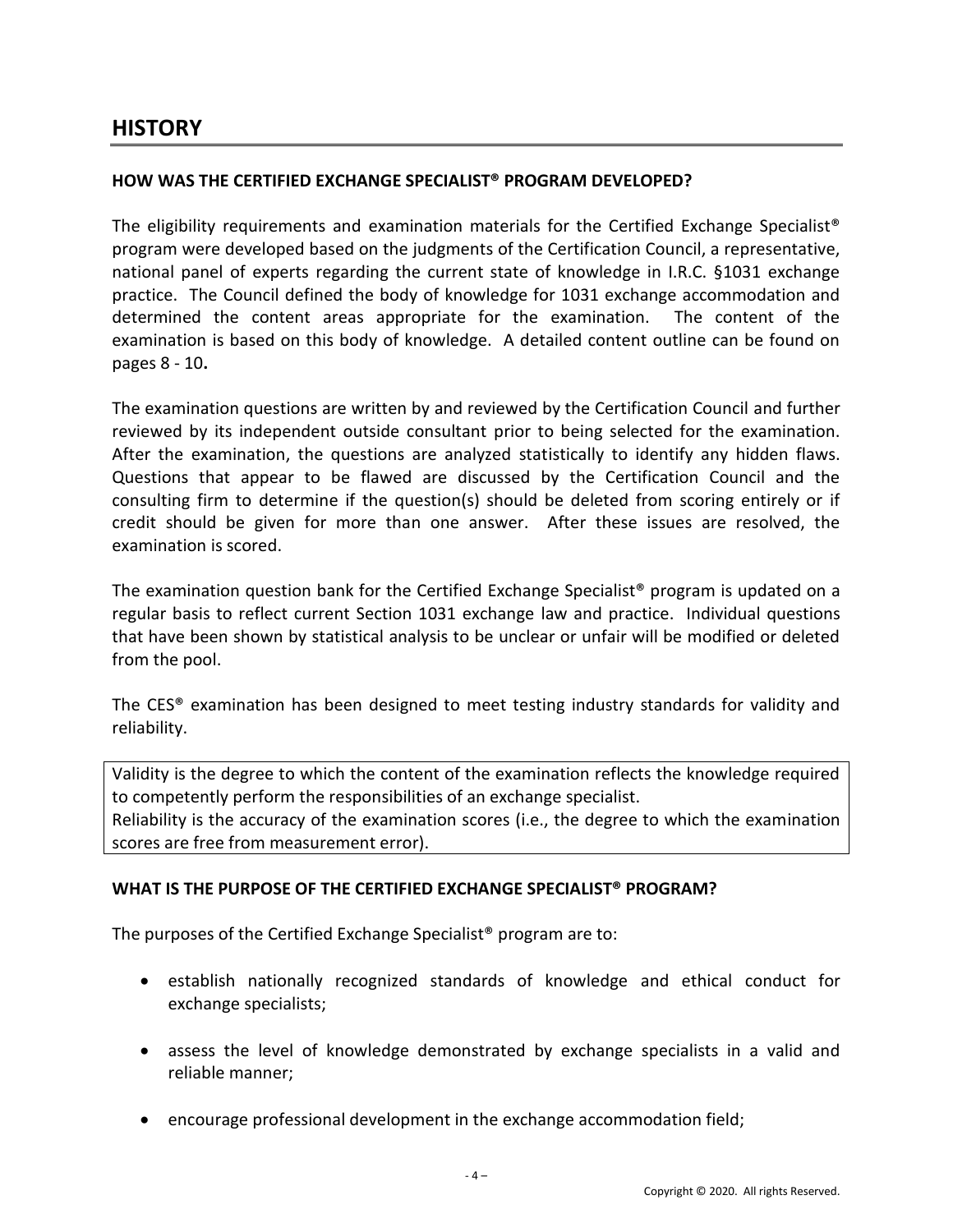- formally recognize professional individuals who meet the requirements set by the Certification Council; and
- serve the public by encouraging quality Section 1031 exchange services.

The Certification Council, with the assistance and advice of professionals in relevant fields, has developed a credential that recognizes accepted levels of expertise in the profession with the goal of improving professional standards in Section 1031 exchange services. However, no certification program can guarantee professional competence. In addition, given the frequent changes in the profession, neither the Certification Council nor FEA warrant that the examination materials at all times reflect the most current state of Section 1031 exchange practice. The Certification Council welcomes constructive comments and suggestions from the public and the profession.

## **WHAT ARE THE BENEFITS OF THE CES® DESIGNATION?**

Exchange practitioners who obtain the CES® designation could potentially experience one or more of the following benefits:

- verification of their knowledge by an independent organization  $-$  a way to prove that they have the knowledge needed for the job;
- professional growth and development;
- enhanced professional credibility;
- enhanced job opportunities; and
- increased client referrals.

The potential benefits of the CES® designation for employers include:

- increased productivity;
- less training time needed to bring employees "up to speed"; and
- a competitive advantage in promoting services to clients.

# **GETTING READY FOR THE EXAMINATION**

## **WHO CAN TAKE THE EXAMINATION?**

The Certification Council requires candidates to meet the following requirements in order to be eligible to apply to sit for Certified Exchange Specialist® examination. The candidate: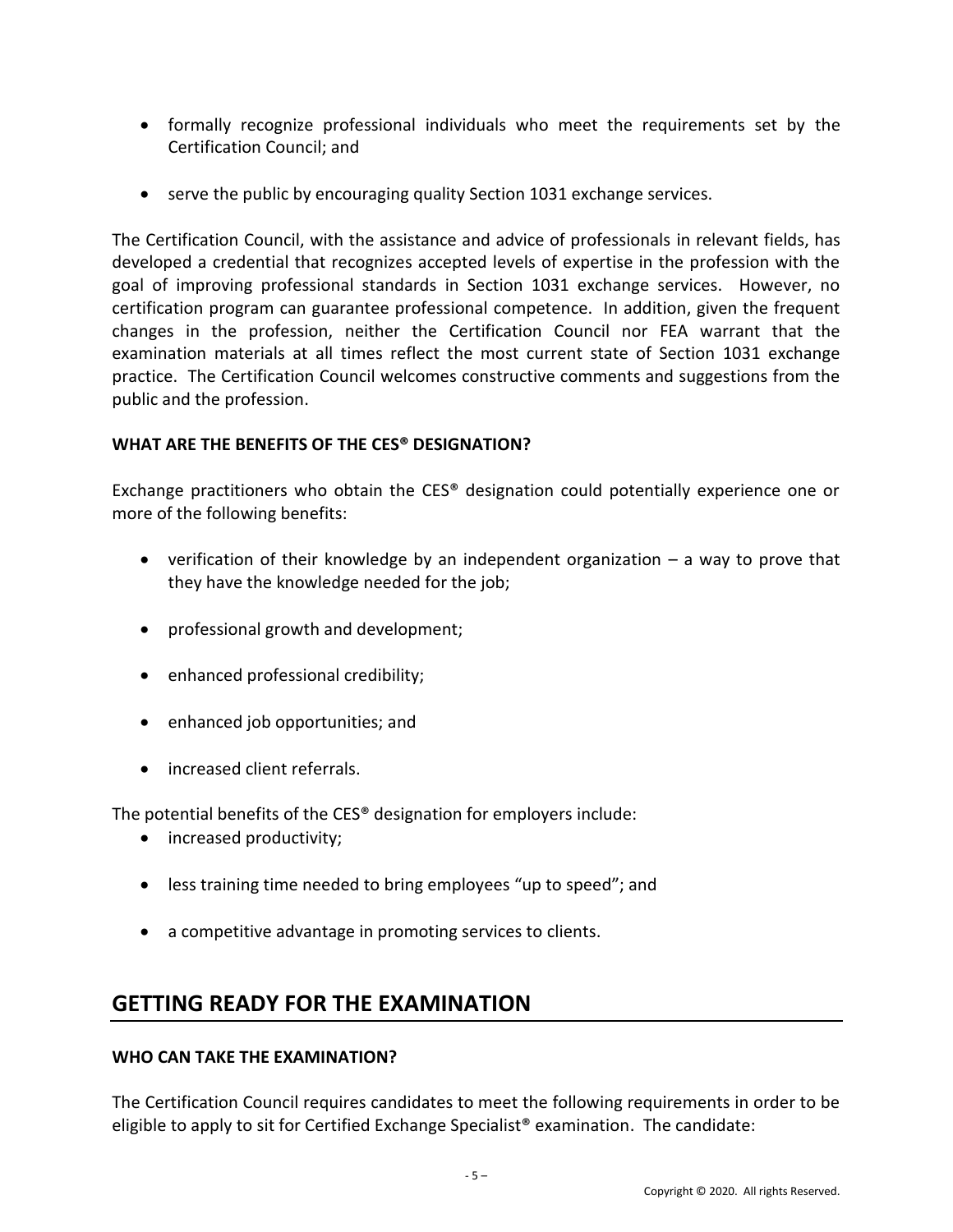- 1. Must have earned a high school diploma or GED.
- 2. Must have a minimum of three (3) years out of the past seven (7) years of full-time equivalent work experience at a Qualified Escrow, Trust, or Intermediary Company as defined below and is currently working for a Qualified Intermediary Company in which you are directly involved with facilitating exchanges. "Full-time work experience" must include substantial time spent counseling taxpayers and their advisors (e.g., lawyers, accountants, and real estate professionals) on issues relating to taxdeferred exchanges under IRC Section 1031. "Full-time work experience" does not include those periods where significant time was devoted solely to such tasks as data input, accounting, and company marketing. Qualifying work experience may be an aggregate accumulation and does not have to be consecutive years and may either be direct, such as an owner or employee, or indirect, such as in an independent contractor status. The Examination Committee will take into account only that work experience accrued during the seven (7) year period from the date of the review of the candidate's application for certification.

A Qualified Escrow, Trust, or Intermediary company, as defined under Treasury Regulation Section 1.1031(k)-1(4), is any sole proprietorship, partnership, limited liability company, trust, corporation, association, or any other going concern whose primary business is that of facilitating like-kind exchanges under Internal Revenue Code Section 1031 and the Treasury Regulations promulgated thereunder. Standard title or escrow activities are not considered to be experience related to a "Qualified Intermediary" as described above.

- 3. Shall disclose if you have ever pled "guilty" or "no contest" (nolo contendere) or been convicted of any crime (e.g. a misdemeanor or felony) involving fraud, embezzlement, misappropriation of funds, conversion of property, theft, forgery or any crime involving the property of another.
- 4. Shall disclose if you have ever had any professional designation or license suspended or revoked or have you ever voluntarily relinquished a professional designation or license due to activities concerning fraud, embezzlement,

Note: Such a disclosure as referenced in items 3 and 4 above will not automatically result in disqualification from the CES® examination but will be reviewed by the Certification Council based on all relevant facts and circumstances.

Any candidate who meets the eligibility requirements can apply to sit for the CES<sup>®</sup> examination.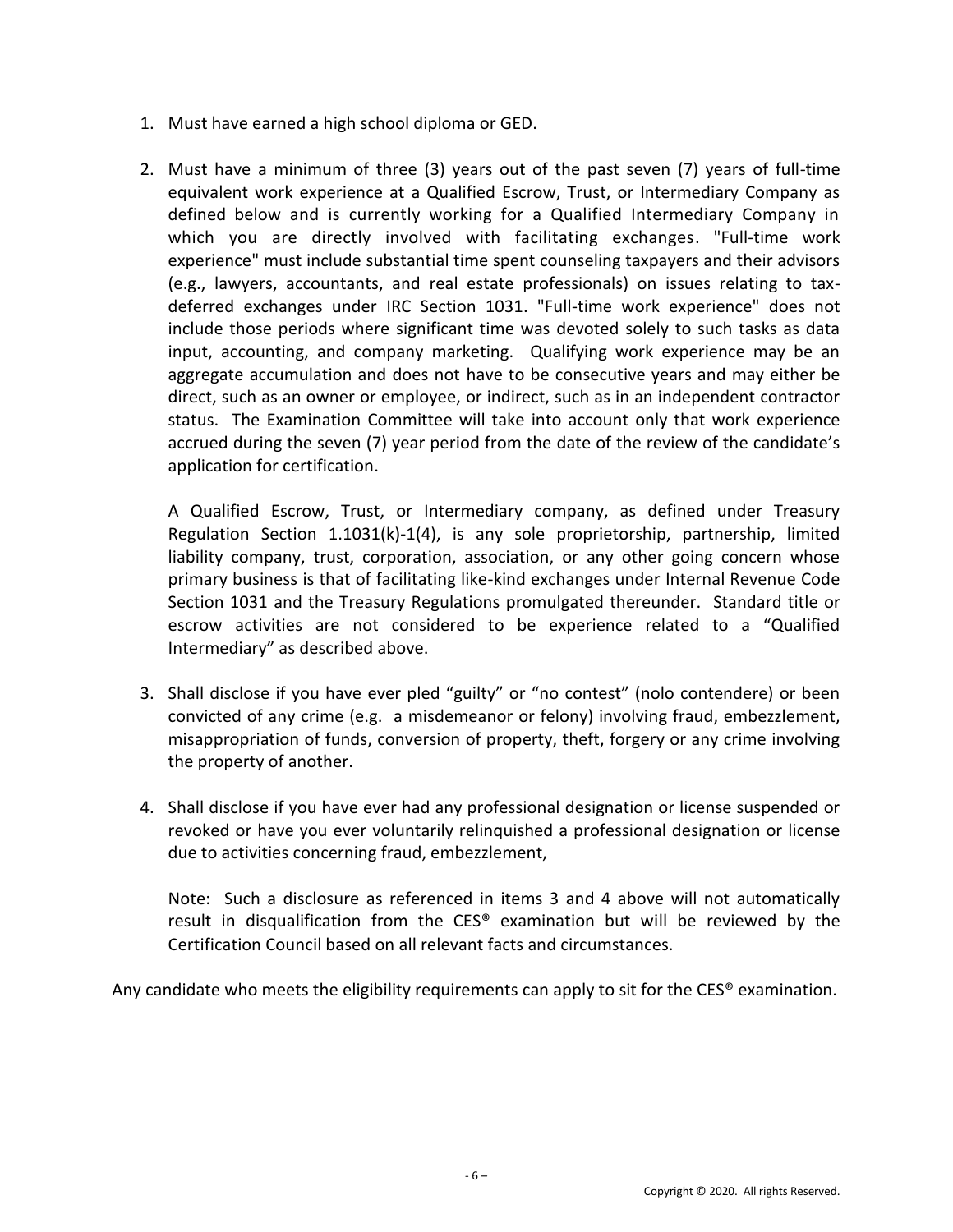## **HOW MUCH DOES IT COST TO SIT FOR THE EXAMINATION?**

The fees for taking the CES® examination are as follows:

|               | <b>Application</b> | <b>Early Bird</b> |  |
|---------------|--------------------|-------------------|--|
|               | Fee                | <b>Fee*</b>       |  |
| Per candidate | \$500              | \$400             |  |

**\***Early Bird Fee Deadline Is Generally 6 Weeks Prior to Exam Date

The CES® examination is administered annually at the FEA Annual Conference, the morning before the general session commences. The CES® examination is also frequently administered, depending upon interest and logistics, annually in the late Spring. Upcoming administration dates can be found on the CES® website: [www.1031ces.org.](http://www.1031ces.org/)

Payment must be made by check, cashier's check or money order and must be made payable to the FEA (CES). NO OTHER FORM OF PAYMENT WILL BE ACCEPTED. Failure to submit the fee in the requested form **along with a completed application and one (1) passport-size photo** will result in the rejection of your application.

A non-refundable fee of \$100 is included in the application fee. This \$100 charge is incurred upon receipt of your application. If for some reason you fail to meet the eligibility requirements at the time of application, your application and documentation will be returned to you. Your fee will be refunded, less the \$100 non-refundable portion.

## **HOW DO I APPLY?**

You must complete the CES® Application which can be found at [www.1031ces.org](http://www.1031ces.org/) to apply to take the examination. Please read all the information included in this Bulletin and follow all instructions carefully.

Payment of the application fee must accompany your completed application, along with one (1) passport-size photograph. Only the CES® Application found on the CES® website or supplied by the FEA office will be accepted. Before mailing or emailing your application, be sure to review carefully the information and specific instructions on page 21**.**

All applications must be **received** by the deadline on the application form, which date can be found on the CES® website, but is generally 4 weeks prior to the exam. If you are mailing your application, please allow sufficient transit time. Applications received after the deadline will be rejected and your fee will be refunded less the \$100 non-refundable portion.

When your application has been reviewed and accepted by the Certification Council, you will receive an acknowledgment letter and your name will be entered on the roster of eligible candidates.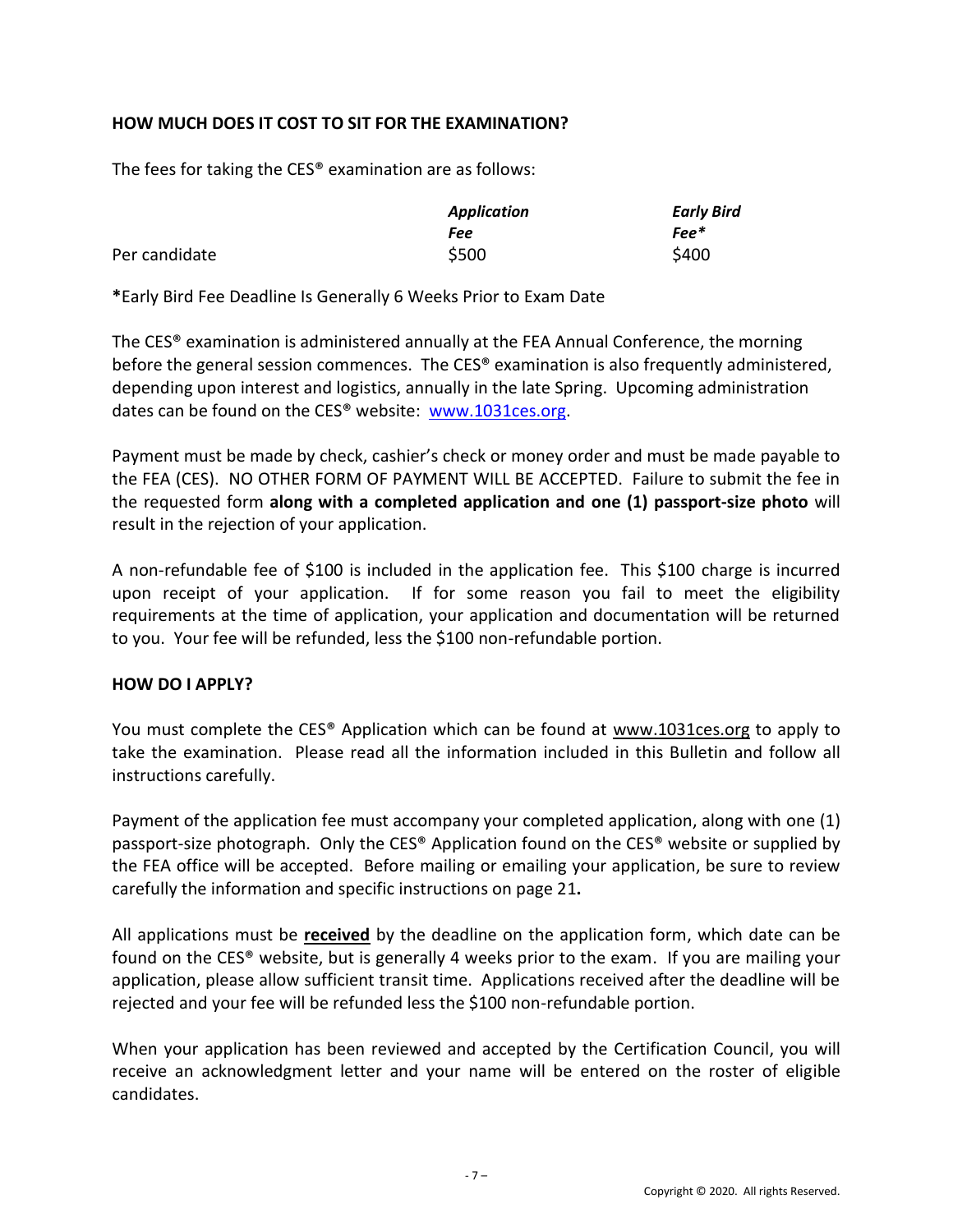Approximately ten (10) days before the examination, you will receive an Admission Letter containing your identification (ID) number, photograph and specific information about the date, time, and location of the testing site. *Please keep a record of your ID number, as you will need it after the examination if you have any inquiries regarding your examination scores.*

If you lose your Admission Letter or have not received it five (5) business days before the examination date, please contact the FEA immediately so that another packet can be sent to you.

You must bring your Admission Letter to the examination site on the examination date. **You will NOT be admitted without this document.**

If, for any reason, you have registered but are unable to take the examination, you may request a refund of the examination fee, less the \$100 non-refundable portion, up to seven (7) days prior to the examination date. However, after this deadline there will be no refund of examination fees. If you wish to take the examination at a future date, you must meet all eligibility requirements in effect at the time of the application, complete a new application form, and submit the application fee.

## **WHEN IS THE EXAMINATION GIVEN?**

The examination will be given on the date and at the location listed on the application form.

## **WHAT IS THE FORMAT FOR THE EXAMINATION?**

You will take the examination in a single, two and one-half (2.5) hour session. The examination will consist of 120 multiple-choice questions. Each question contains four options or choices, only one of which is the correct or best answer. You will be asked to select the correct or best answer from these options. Sample questions can be found on pages 10 - 12*.*

## **WHAT DO I NEED TO KNOW FOR THE EXAMINATION?**

## Content Outline

The following is a detailed outline of the four major content areas of the examination, with an indication (in parentheses) of the approximate percentage of the examination devoted to each area:

# **I. EXCHANGE PROCEDURES (25%)**

#### *Consult with client*

Circumstances in which an exchange is inadvisable Tax and other benefits of an exchange Confidentiality requirements of exchange information Conversion of a sale into a deferred exchange Distinction between tax advice and exchange information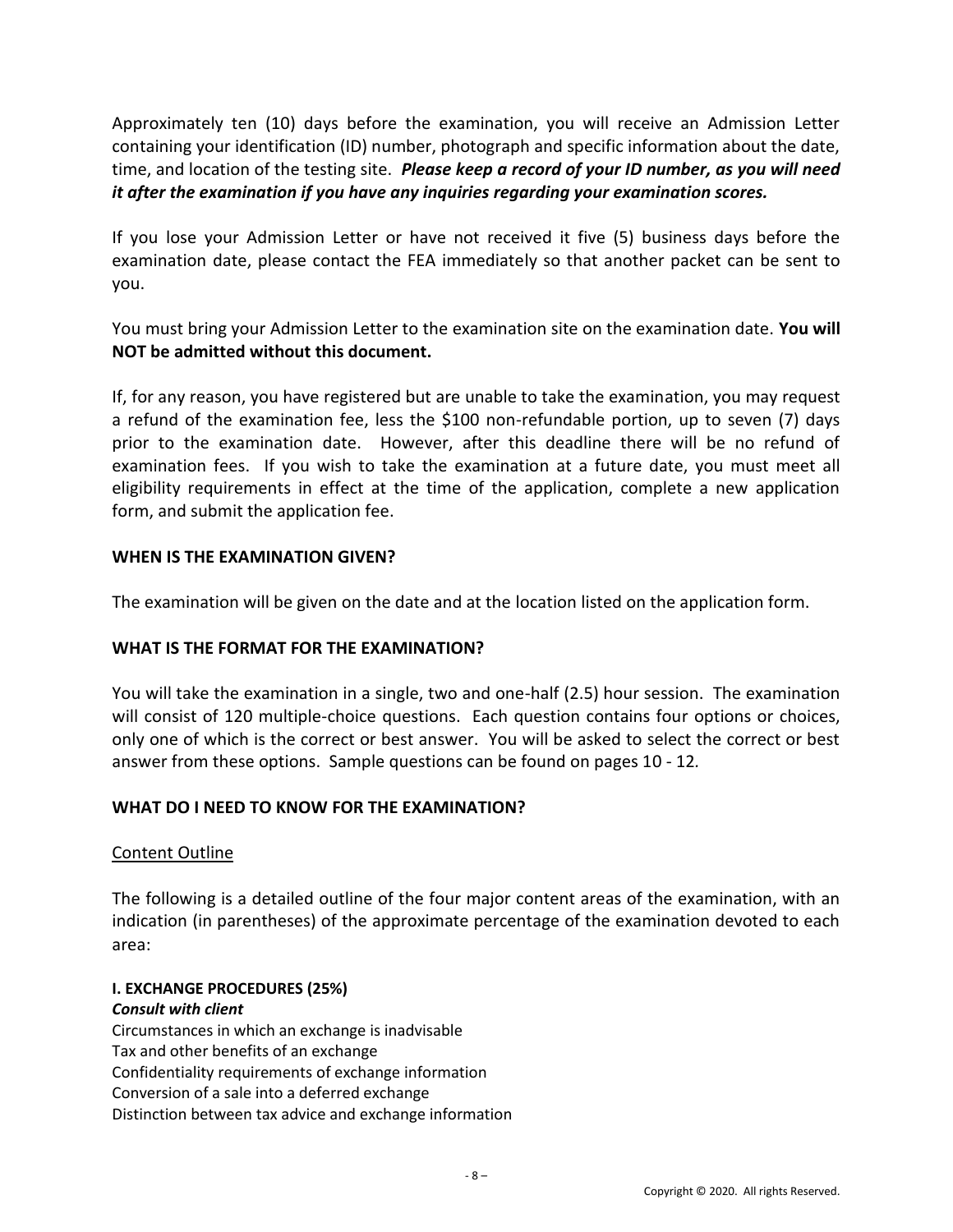#### *Administer client funds*

Timing effects of various "Collected Funds/Good Funds Laws" Treatment and reporting of interest earnings Responsibility for and preparation of Form 1099-INT Internal accounting controls applied to client funds

#### *Secure client funds*

Acceptable investment vehicles for client funds Fidelity bonding Methods of securing client funds

#### *Document transactions*

Minimum documentation required by law Purposes of exchange documentation Basic conveyance documents and their effects

#### **II. THIRD-PARTY RELATIONSHIPS (10%)**

*Communicate with and educate clients and other related parties* Suggested exchange language for transaction documentation Common drafting issues in the Agreement of Transfer Real estate professionals' duties and restrictions Common exchange questions

#### *Facilitate settlement with closing agents*

Closing agents' compliance with exchange instructions 1099-S reporting issues Common state reporting issues

#### **III. LEGAL, COMPLIANCE AND TECHNICAL ISSUES (60%)**

#### *Assure compliance and legal soundness of transaction*

Combination exchanges (part reverse, part forward) Evolution of current law Safe-harbor rules under IRC §1031 Qualifying and non-qualifying property and issues concerning conversion of use Function and requirements of Form 8824 Timing requirements for exchanges Identification requirements Safe harbor reverse exchange (Revenue Procedure 2000-37) Mixed-use property (personal and business/investment-use) and personal residence issues (Section 121) Related party issues Installment sales (Section 453) Improvement exchange issues Dealer and developer status Basic terminology and structure related to IRC §1031 Partnership and limited liability company issues Disregarded entities Corporation issues Multi-asset exchanges (personal property and real property) Recognizing involuntary conversions (Section 1033) Common vesting issues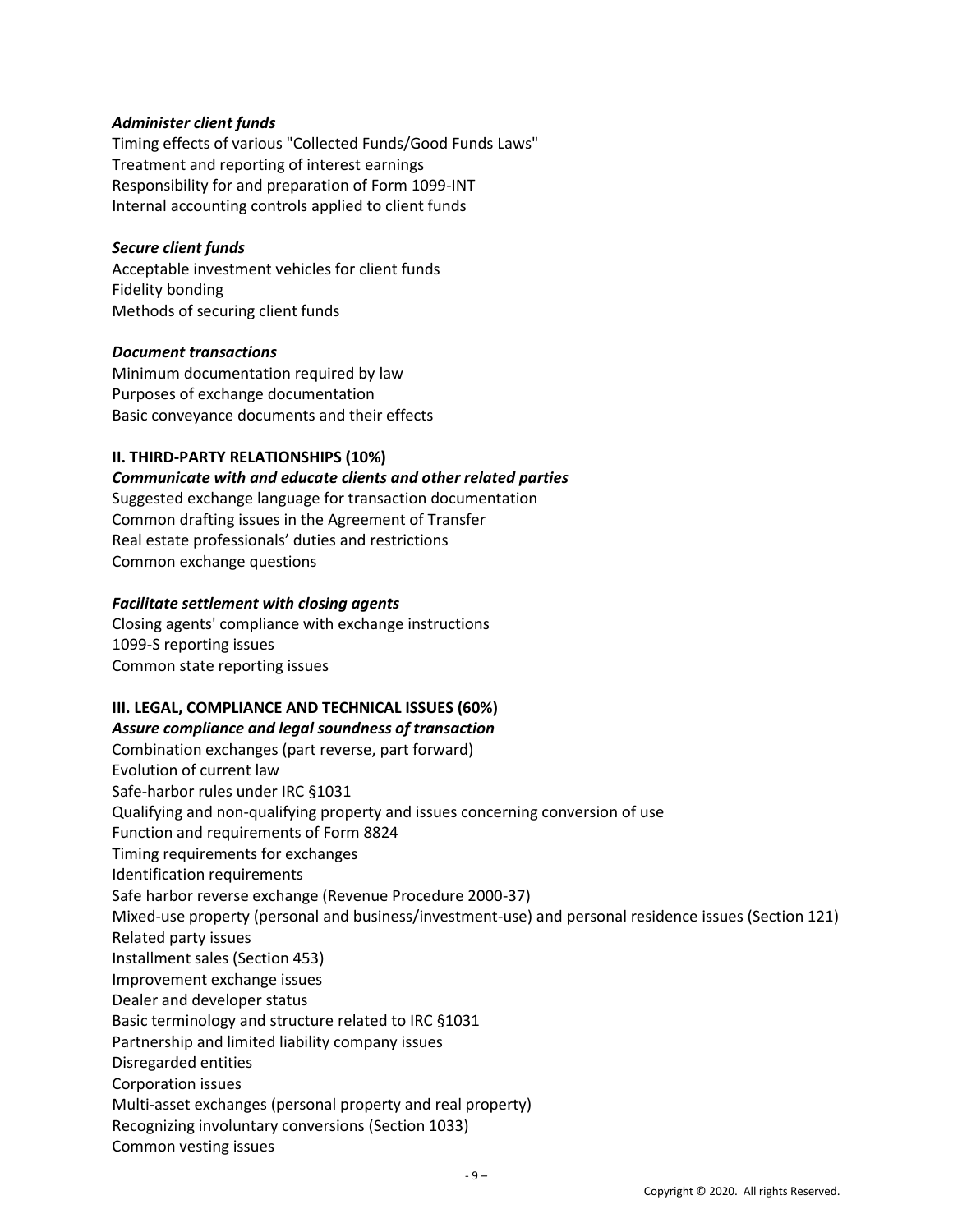Multiple exchange property issues State and federal tax terms and calculations to determine gain Constructive receipt issues Essential requirements for an exchange Tenancy-in-common programs (Revenue Procedure 2002-22) "Boot" issues "Step" transactions

#### *Monitor transaction for soundness and timeliness*

State transfer tax issues Common misconceptions regarding IRC §1031 Foreign Investment Real Property Tax Act (FIRPTA) issues (Section 1445) Issues related to state income- and capital gains taxes

#### **IV. ETHICAL AND PROFESSIONAL PRACTICE STANDARDS (5%)**

*Comply with applicable laws, regulations and standards of practice* Role of and acts prohibited by a qualified intermediary Definition of a "disqualified person"

# *Maintain and enhance knowledge and skills associated with exchange activities*

CES® continuing education requirements

#### *Promote ethical behavior*

Disclosure requirements relating to potential conflicts of interest Ethical standards for CES® Designees Use and limitations of CES® designation

Please note that the questions from each content area will be mixed throughout the examination. The questions will NOT be presented in content area order on the examination.

#### Sample Questions

- 1) According to United States Treasury Regulations, which of the following is a required element of a valid exchange agreement between a qualified intermediary and taxpayer?
	- A. Value and equity replacement requirements
	- B. Identification requirements
	- C. Restrictions to the taxpayer's right to exchange proceeds
	- D. A statement of non-agency relationship
- 2) Assuming that it was received within the 45-day identification period and contained the proper identification elements, which of the following is a valid identification?
	- A. An e-mail correspondence from the taxpayer's realtor to the qualified intermediary
	- B. A handwritten letter prepared by the taxpayer and sent to his or her accountant
	- C. A typewritten letter prepared by the taxpayer's attorney and sent to the qualified intermediary
	- D. A handwritten letter signed by the taxpayer and sent to the seller of the replacement property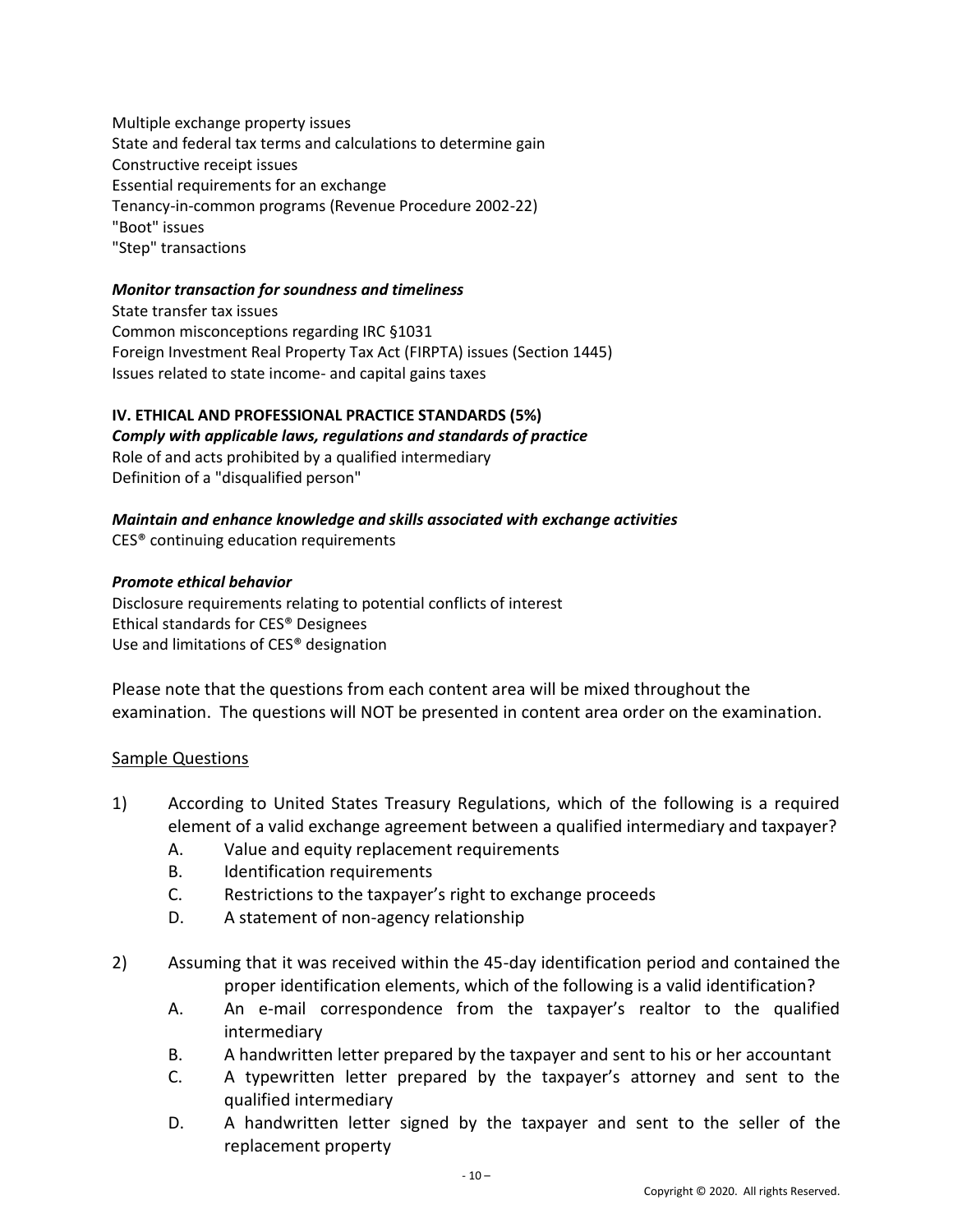- 3) A taxpayer exchanges one relinquished property in November and a second relinquished property in February. The replacement property was identified in December and acquired in April. The exchange must be reported during the year in which the
	- A. first relinquished property is sold
	- B. second relinquished property is sold
	- C. replacement property was identified
	- D. replacement property was acquired
- 4) According to the Deferred Exchange Treasury Regulations, which of the following properties would qualify for tax deferral?
	- A. Rental property now used as the taxpayer's personal residence
	- B. Property acquired at a government auction 30 days ago that the taxpayer is remodeling and has listed for sale
	- C. A vacant lot located in a residential subdivision
	- D. An interest in a limited-liability company
- 5) Which of the following sections of the Internal Revenue Code focuses on the disposition of United States real estate property interest by nonresident alien individuals and foreign corporations?
	- A. Section 1031
	- B. Section 1033
	- C. Section 1245
	- D. Section 1445
- 6) A taxpayer exchanges a relinquished property with a net sales price of \$198,500 after deducting allowable closing costs and an adjusted basis of \$49,300. The taxpayer completes the exchange by reinvesting all the equity into a replacement property with a cost of \$173,500, including allowable closing costs.

The recognized gain is

- A. \$24,300
- B. \$25,000
- $C.$  \$34,200
- D. \$59,200
- 7) When transferring the relinquished property to the buyer, which of the following charges against the purchase price commonly found on a settlement statement would be considered boot?
	- A. Real estate commissions
	- B. An exchange fee to the qualified intermediary
	- C. Recording fees
	- D. Security deposits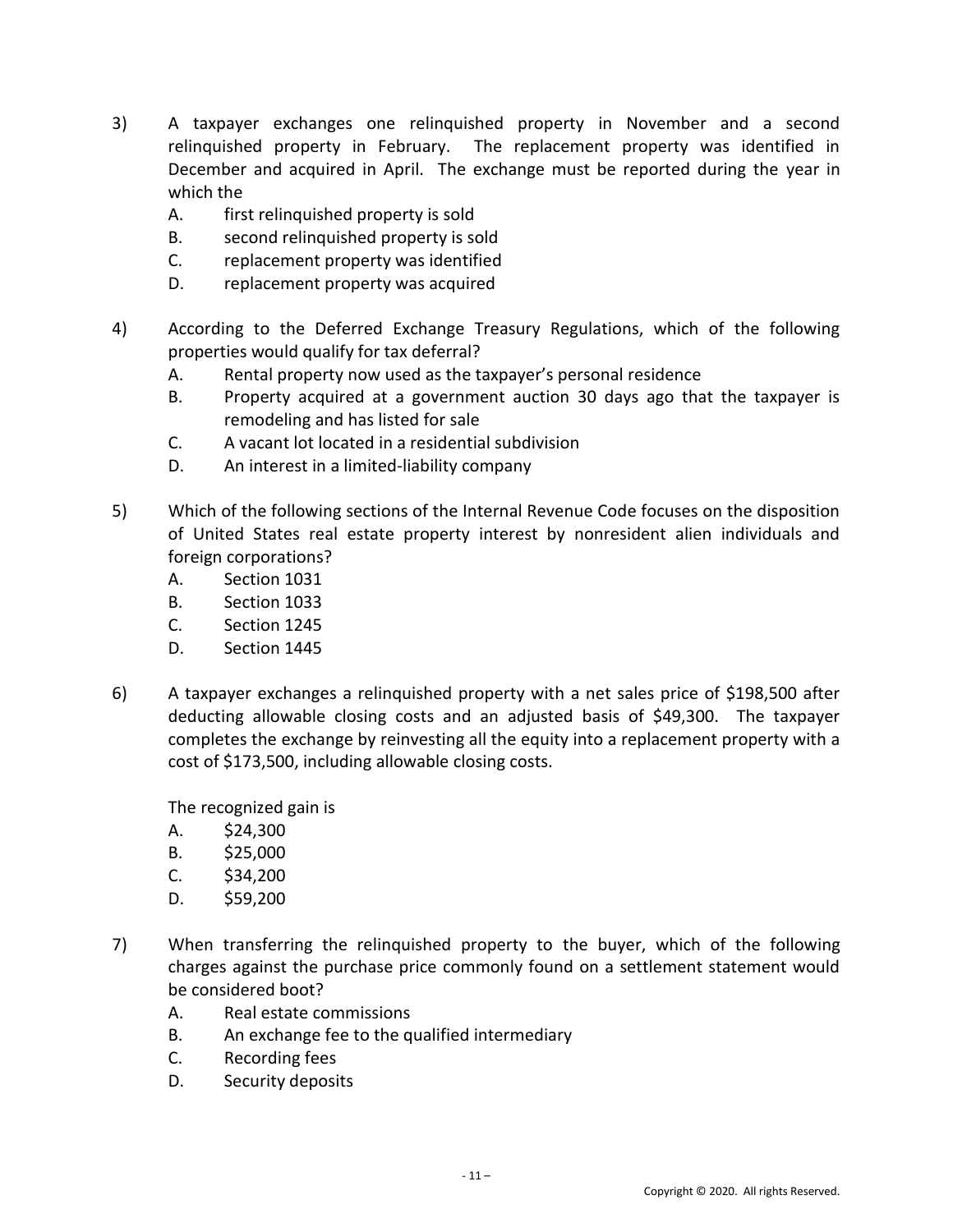- 8) Which of the following parties is qualified to act as the intermediary for a taxpayer?
	- A. An attorney who handled a sale and purchase transaction 18 months prior to the sale of the relinquished property
	- B. The executor of the estate of the taxpayer's mother's estate, of which the taxpayer is a beneficiary
	- C. An employee of a corporation in which the taxpayer owns 15% of the stock
	- D. A taxpayer's aunt

#### **Answer Key:**

- 1) C
- 2) D
- 3) A
- 4) C
- 5) D
- 6) B
- 7) D
- 8) D

Please note that the difficulty of these sample questions may not be representative of the overall difficulty of the examination.

## **References**

The following is a list of references that may be helpful in reviewing for the examination. This list is intended for use as a study aid only. The CES® Council does not intend the list to imply endorsement of these specific references, nor are the examination questions necessarily taken from these sources.

| Internal Revenue Code Section 1031                                      | <b>Treasury Regulation Section 1.1031</b> |  |  |  |
|-------------------------------------------------------------------------|-------------------------------------------|--|--|--|
| <b>Revenue Procedures</b>                                               | <b>Revenue Rulings</b>                    |  |  |  |
| <b>Technical Advice Memoranda</b>                                       | <b>Field Service Advice</b>               |  |  |  |
| Foreign Investment in Real Property Tax Act Taxpayer Relief Act of 1997 |                                           |  |  |  |
| <b>FEA Code of Ethics</b>                                               | CES <sup>®</sup> Code of Ethics           |  |  |  |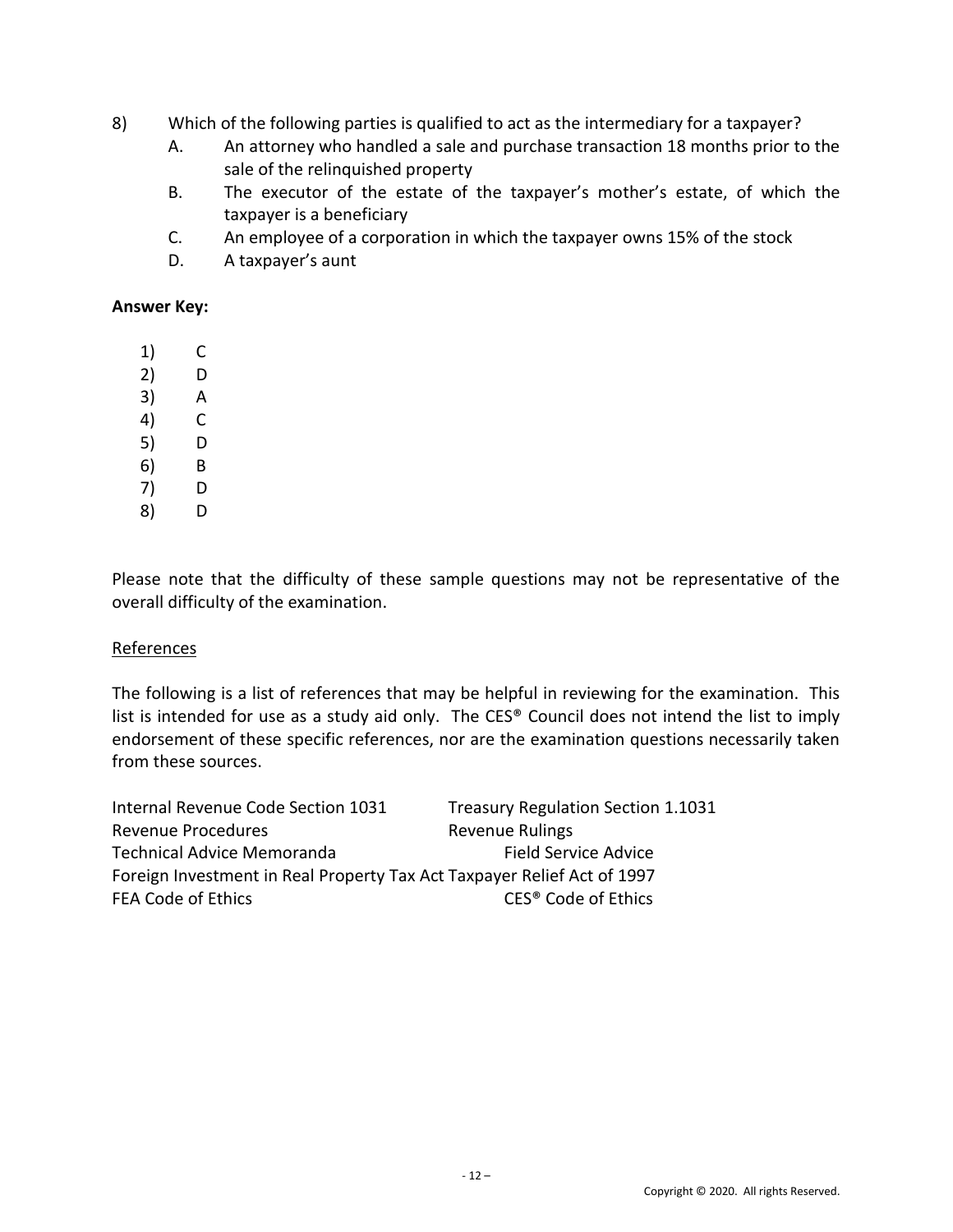## Standard CES® Terminology

| <b>Standard CES® Term</b>          | <b>Different Variations</b>                                                  |
|------------------------------------|------------------------------------------------------------------------------|
| Taxpayer                           | Exchangor, Exchanger, client, investor                                       |
| <b>Qualified Intermediary</b>      | Intermediary, QI, accommodator, facilitator, qualified escrow holder         |
| Purchase & Sale Agreement          | Agreement of Sale, sales contract, agreement, sale and purchase              |
|                                    | contract or agreement, qualified escrow account, Offer & Acceptance,         |
|                                    | O & A, Real Estate Sales Contract, Earnest Money Agreement, Sale and         |
|                                    | <b>Purchase Agreement</b>                                                    |
| <b>Exchange Funds Account</b>      | The term "exchange funds account" refers to the exchange funds being         |
|                                    | held by the qualified intermediary or other qualified escrow holder.         |
|                                    | Escrow, trust account, escrow account, qualified trust account,              |
|                                    | escrow/trust account, qualified escrow account, exchange equity              |
|                                    | account.                                                                     |
| <b>Tax Advisor</b>                 | Accountant, CPA, enrolled agent, financial advisor, tax attorney             |
| Real Estate Agent                  | Real estate professional, real estate agent or broker, REALTOR®, listing     |
|                                    | agent, selling agent, broker                                                 |
| Settlement Agent                   | Title agent or officer, closing officer, escrow officer, settlement officer, |
|                                    | closer, closing agent, closing attorney, settlement attorney                 |
| <b>Exchange Funds</b>              | Proceeds, funds, sale proceeds, exchange proceeds, net proceeds from         |
|                                    | sale, exchange accounts                                                      |
| Deferred Exchange Treasury         | Treasury regulation 1.1031, deferred exchange regulations, 1031              |
| Regulations                        | regulations, the regs                                                        |
| <b>IRC §1031</b>                   | IRC Section 1031, §1031, The code, Section 1031                              |
| <b>Exchange Accommodation</b>      | Accommodation titleholder, EAT                                               |
| Titleholder                        |                                                                              |
| <b>Transactional Costs</b>         | Closing costs, sales expenses, costs of sale, acquisition costs, settlement  |
|                                    | costs                                                                        |
| Limited Liability Company          | LLC                                                                          |
| Settlement                         | Escrow, closing, transfer of ownership, refers to the conveyance of          |
|                                    | property from a buyer to a seller                                            |
| Legal Advisor                      | Attorney, legal counsel, lawyer                                              |
| Parked/Parking                     | Refers to period while property is held or parked by EAT during a            |
|                                    | reverse exchange                                                             |
| <b>Disregarded Entity</b>          | Single member limited liability company (LLC), living trust, land trust      |
| <b>Living Trust</b>                | Intervivos Trust, Family Trust, Disregarded Trust, Grantor Trust             |
| <b>Exchange Cooperation Clause</b> | Disclosure to Exchange, Disclosure & Cooperation Clauses, Cooperation        |
|                                    | Clauses, Exchange Intent Clauses, Intent Language                            |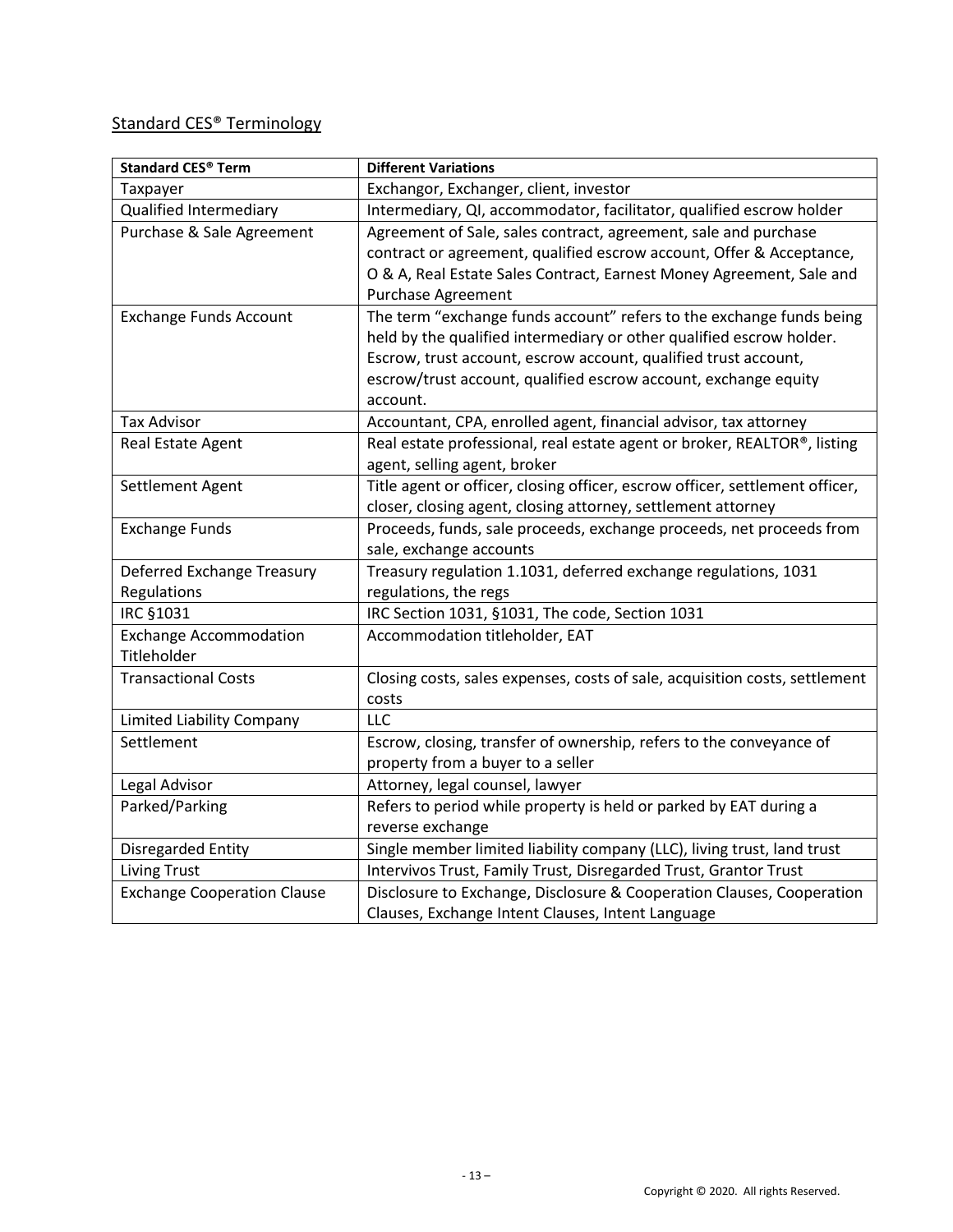## **HOW DO I PREPARE FOR THE CES® EXAMINATION?**

The Certification Council offers the following suggestions for preparing for the  $CES^{\otimes}$ examination:

- 1. Review the examination content outline and ask yourself the following questions:
	- Do I have a good understanding of the content area?
	- Do I use this knowledge area regularly in my practice?

Plan your studying based on your answers to these questions. For example, for content areas you have a good understanding of and use every day, you may only need to do a quick review to prepare for the examination, whereas for areas with which you are less familiar, you may decide that you need more in-depth study or training before taking the examination.

When planning your studying, you should also think about what percentage of the examination questions are devoted to each major content area (this information is on pages 8 - 10*).* If you are not very familiar with a content area that will include a significant proportion of the examination questions, you probably should spend some additional time studying this area.

2. Decide which resources will best help you to prepare for the examination. The references listed on page 15 of this Bulletin may be helpful when you are reviewing the content areas included on the examination. (Note: The listing of these references is intended for use as a study aid only. Neither the Certification Council nor the FEA intends the list to imply endorsement of specific texts, nor are the questions on the examination taken directly from these texts.)

You may choose to study on your own or you may decide to take a course or workshop to gain a better understanding of one or more content areas. If you know other exchange practitioners in your area who are taking the examination, you may want to form a study group. You may want to ask your employer to establish educational training sessions.

3. Answer the sample questions in this Bulletin to help familiarize you with the types of questions that will be on the examination.

# **TAKING THE EXAMINATION**

#### **WHAT ARE THE REQUIREMENTS DURING THE EXAMINATION?**

The examination will be given under strict security. You will be required to show photo identification in order to enter the testing site and trained proctors will supervise the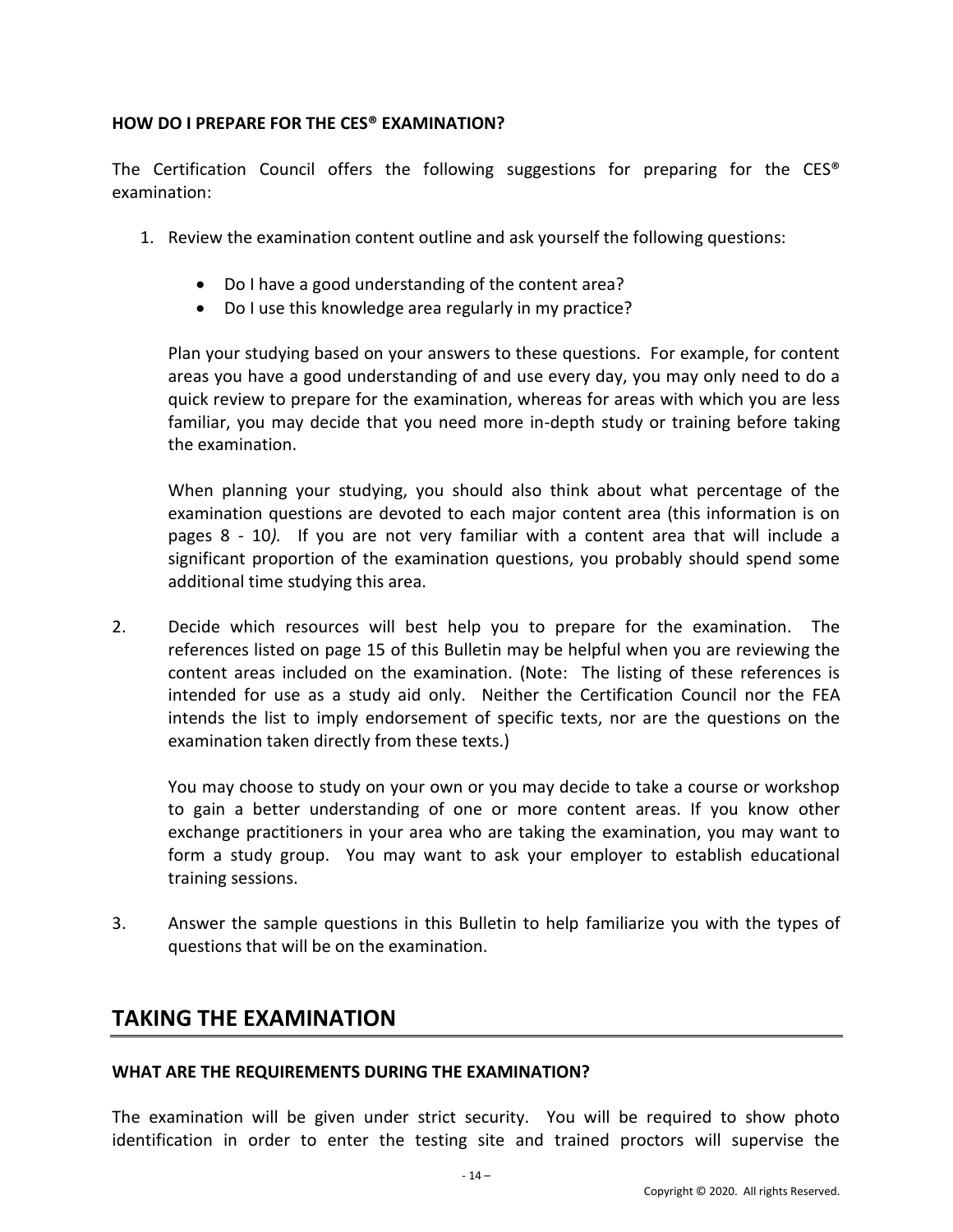examination. Irregularities observed during the examination, such as creating a disturbance, giving or receiving unauthorized information or aid to or from other examinees, or attempting to remove examination materials or notes from the testing room, may be sufficient cause to end your participation in the examination, or to invalidate or cancel your scores. Irregularities may be identified by observation or suspicion by the examination proctors or may be evidenced by subsequent statistical analysis of answer sheets. The Certification Council reserves the right to investigate each incident of misconduct or irregularity.

## **Testing Site Requirements**

- 1. You must present an Admission Letter and separate photo identification (e.g., passport, driver's license) at the testing site in order to take the examination. NO EXCEPTIONS TO THIS REQUIREMENT WILL BE MADE.
- 2. You should arrive at the testing site approximately 45 minutes prior to the examination to allow sufficient time for you to check-in and locate your seat. **Late arrivals will not be admitted to the examination.**
- 3. You may not use devices with memory capabilities, personal digital assistants, cellular phones, smart watches, audible beepers, or books or papers in the testing room. Note, talking is prohibited during the examination.
- 4. Unauthorized visitors will not be allowed at the examination site.
- 5. Only water will be allowed in the testing room. All other food and beverages are prohibited.

Before you take the examination, you will be asked to sign the following statement:

## *Due to the confidential nature of this examination, I agree that I will not copy or retain examination questions or transmit them in any form to any other person or organization.*

If you do not sign this statement, you will be dismissed from the testing center or your examination results will be invalidated.

The theft or attempted theft of the examination or the copying or disclosure of examination questions is punishable by law.

## **HOW ARE SPECIAL TESTING ARRANGEMENTS MADE?**

The Certification Council will make reasonable efforts to accommodate eligible candidates, who provide documented evidence of their disability or need for special arrangements, with auxiliary aids and services that do not present an undue burden to the Certification Council and do not fundamentally alter the measurement of the knowledge the examination is intended to test. If you require special testing arrangements, you must inform the Certification Council of your needs by means of a written request for special accommodations submitted along with a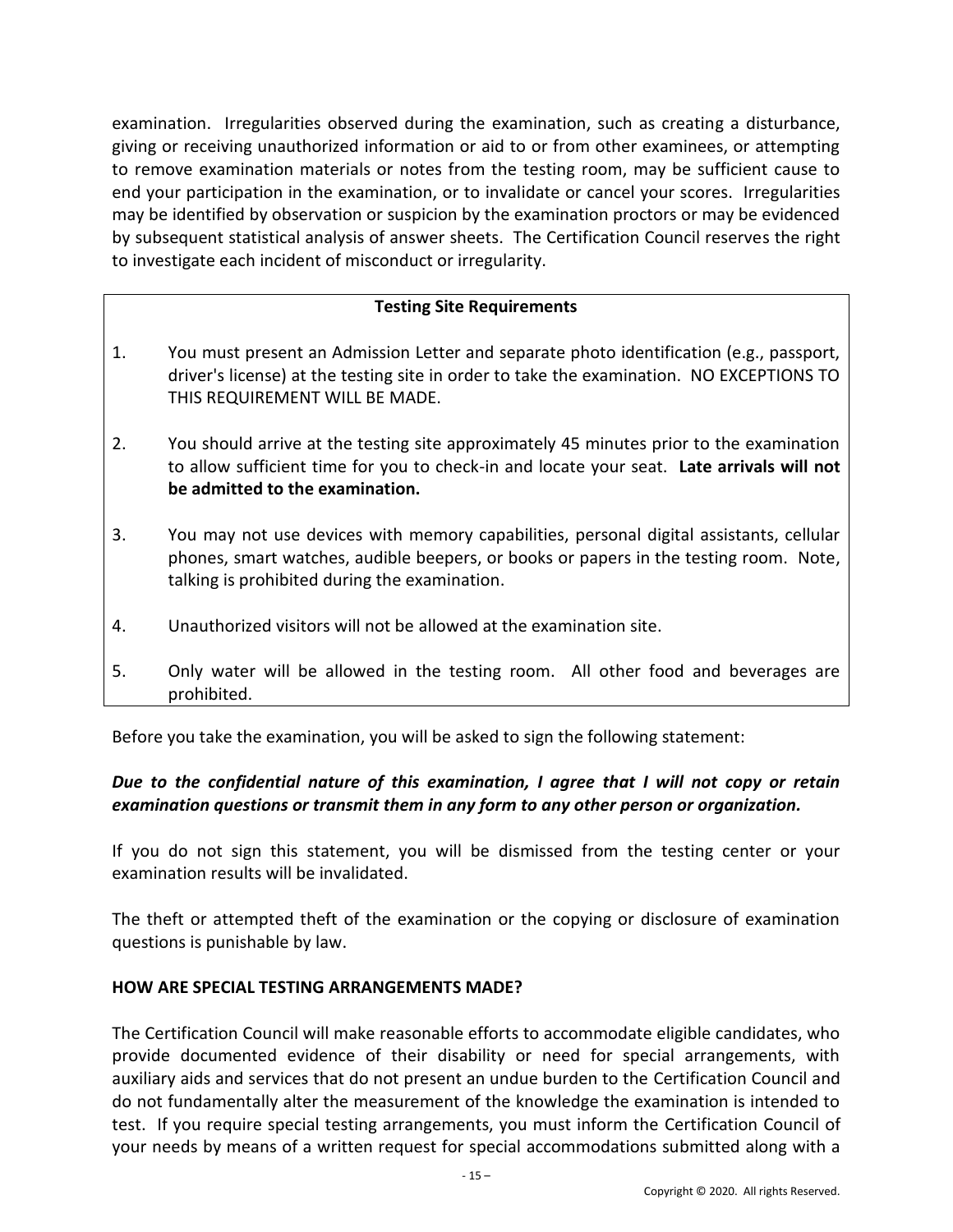timely application. The Certification Council alone determines what accommodation efforts are considered reasonable, and not an undue burden

## **HOW IS THE EXAMINATION SCORED?**

Your performance on the examination will be measured against a predetermined standard of knowledge. This standard is the level of knowledge that can reasonably be expected of individuals with basic competence in Section 1031 exchange accommodation. You will NOT be measured against the performance of the other individuals taking the examination. This means that if everyone who takes the examination meets the knowledge standard, everyone will pass.

The passing score for the CES® examination is set by a national panel of experts representative of the field of Section 1031 exchange accommodation. These experts reviewed each examination question, evaluated the difficulty of the question, and made a judgment as to how a professional with basic competence would perform on the question. These judgments are analyzed statistically to determine the passing score.

## **WHAT INFORMATION WILL I RECEIVE ABOUT MY SCORE?**

The examination is designed only to distinguish those who have the basic level of knowledge from those who do not. There is no evidence that someone who receives a very high score on the examination will be a noticeably better professional than someone whose score falls exactly at the passing point. Therefore, if you pass the examination, you will be informed only that you have successfully completed the certification process. You will NOT be notified of your actual score.

If you fail the examination, you will be notified of your score and the minimum score required to pass, and will receive a diagnostic report showing your performance in each content area. This information is provided to assist you in deciding whether to retake the examination and how to plan your study efforts for future examinations.

## **WHEN WILL I RECEIVE MY EXAMINATION RESULTS?**

The Certification Council will mail the examination results approximately 6 - 8 weeks after the examination. TO PROTECT THE CONFIDENTIALITY OF YOUR EXAMINATION SCORE, NO RESULTS WILL BE GIVEN OVER THE TELEPHONE, VIA FAX OR E-MAIL.

## Request for Hand Scoring

If you fail the examination you may ask that your examination be re-scored by hand to verify the reported score. Requests must be in writing and must be accompanied by a check, cashier's check, or money order in the amount of \$45, made payable to the FEA. Requests for hand scoring can be honored only up to 6 months after the testing date.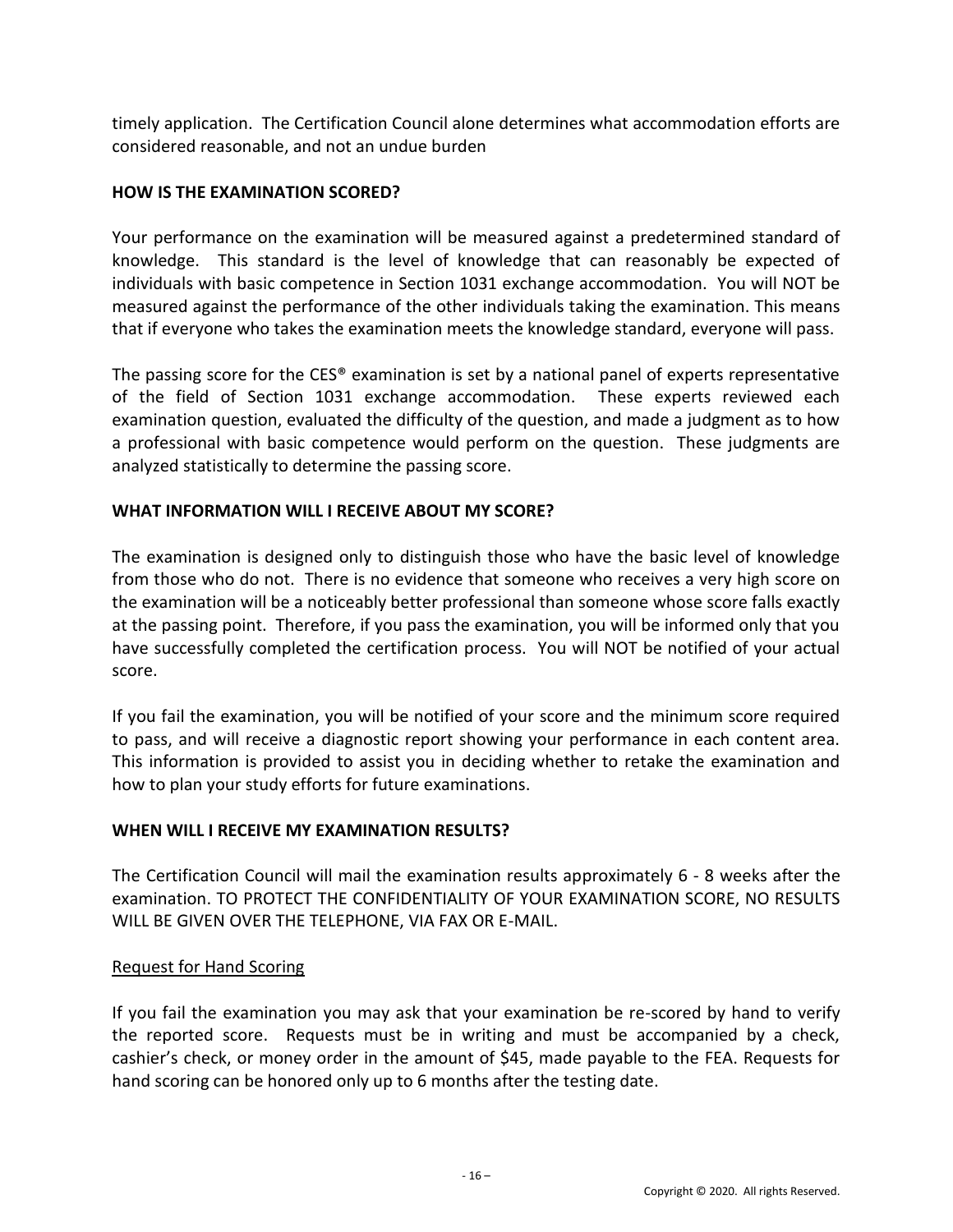## Retaking the Examination

There is no limit on the number of times that you may apply for and take the examination. However, a 6-month waiting period will be enforced. A new application form and all applicable fees must be submitted each time reexamination is requested and you must meet all eligibility requirements in effect at the time of the application.

## Appeals

An applicant may appeal his/her test results, in accordance with such policies and procedures as developed or amended by the Certification Council. If you have an issue with your test results or rescored test results, you may appeal the results in writing, setting forth your reasoning and including necessary documentation as applicable. The appeal must be addressed to the Executive Director of FEA. The CES® Examination Committee will consider the written appeal from the examinee at its next regular meeting. In the event that the Review Committee determines that the examinee's appeal warrants further discussion, the examinee will be able to appeal the results in person at the next regular meeting of the Appellate Board. The decision of the Appellate Board is final.

Please note that the examination booklets are destroyed immediately after the examination and answer sheets are destroyed 6 months after the examination date.

## Nondiscrimination Policy

The Certification Council does not discriminate against any person on the basis of age, gender, sexual orientation, race, religion, national origin, medical condition, physical disability, or marital status.

## **WHAT ARE THE GUIDELINES FOR USE OF THE CES® DESIGNATION?**

## Guidelines for Use of CES® Designation

Candidates who pass the examination will receive a certificate suitable for framing. Certified Exchange Specialists® who are awarded the certificate may state that they have obtained the CES® designation. Possession of the CES® designation is not intended to confer status as an expert in the 1031 exchange accommodation industry, nor is it intended to restrict their practice in any way.

## Continuing Education

Candidates who pass the examination will need to: (i) pay the applicable renewal fee and (ii) provide the Certification Council with proof that you have earned twenty (20) hours of approved continuing education credit during the prior two (2) year period. If you do not meet the renewal requirements prior to the expiration of your certification period, you must take the exam to regain the CES® designation.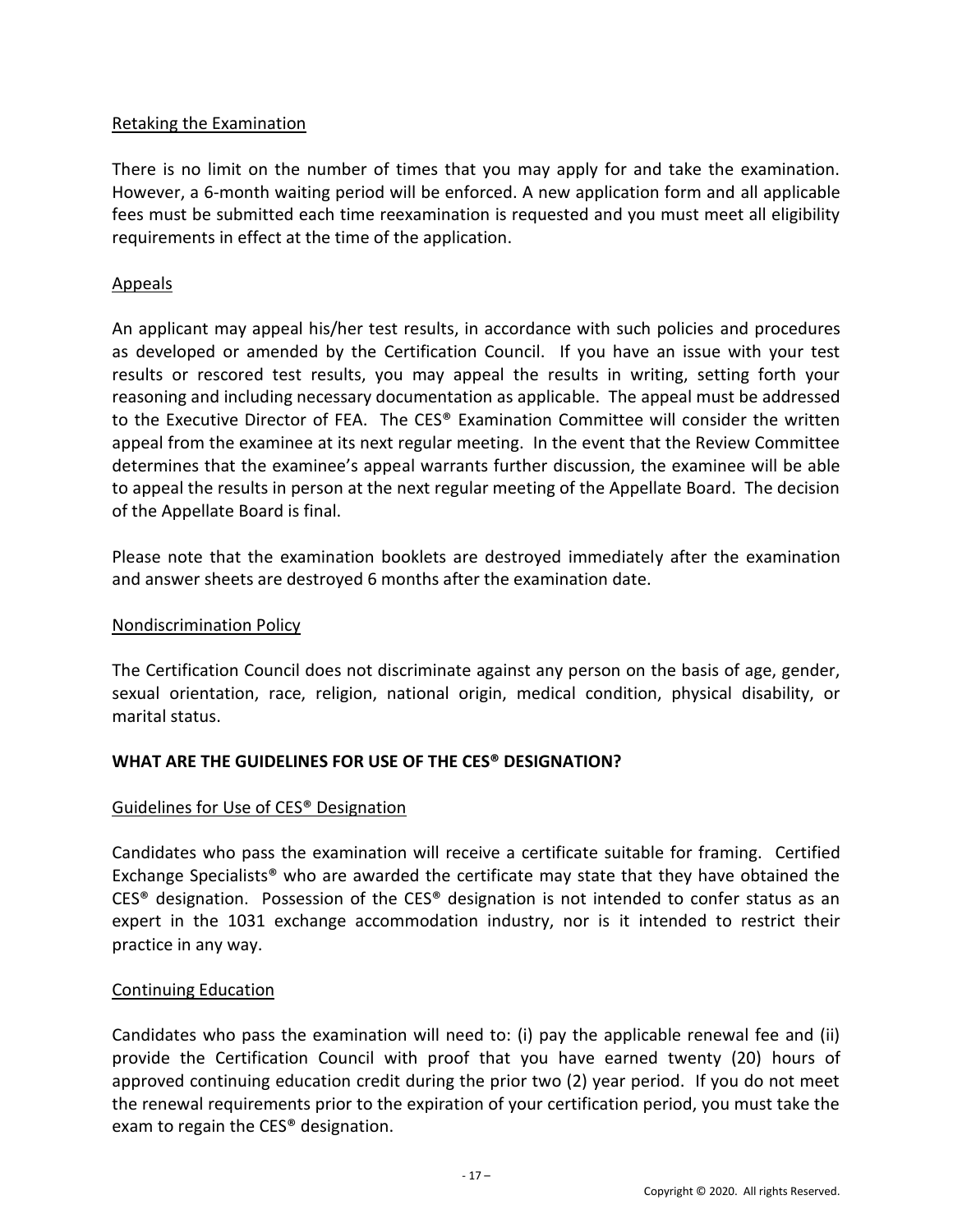## Revocation of CES® Designation

The CES® designation may be revoked under the following circumstances:

- Conviction of, or a guilty or nolo contendere plea, to a criminal offense involving fraud, embezzlement, misappropriation of funds, conversion of property, theft, forgery or any crime involving the property of another;
- Submission of falsified or misleading application or examination;
- Violation of the CES<sup>®</sup> standards, policies, or procedures;
- Failure to adhere to the CES<sup>®</sup> Code of Ethics (see page 23);
- Failure to maintain continuing education requirements;

Before any designation is revoked, the CES® Designee will be provided with a notice of the reason for the proposed revocation and an opportunity to explain their position to the CES® Review Committee and in accordance with such other policies as may be established by the Certification Council.

# **COMPLETING THE APPLICATION**

## Application Instructions

Before completing the application form, read this Candidate Bulletin of Information. Information given in the application is subject to verification. Complete the entire application. Incomplete applications will be returned.

Please print or type all information on the application.

Attach the application fee in the form of a check, cashier's check, or money order along with one (1) passport-size photograph.

Your application and payment must be emailed or postmarked on or before the Application Deadline published in this Candidate Bulletin of Information.

## **Mail your application and/or payment to:**

CES® Application FEA Headquarters 1255 SW Prairie Trail Parkway Ankeny, IA 50023-7068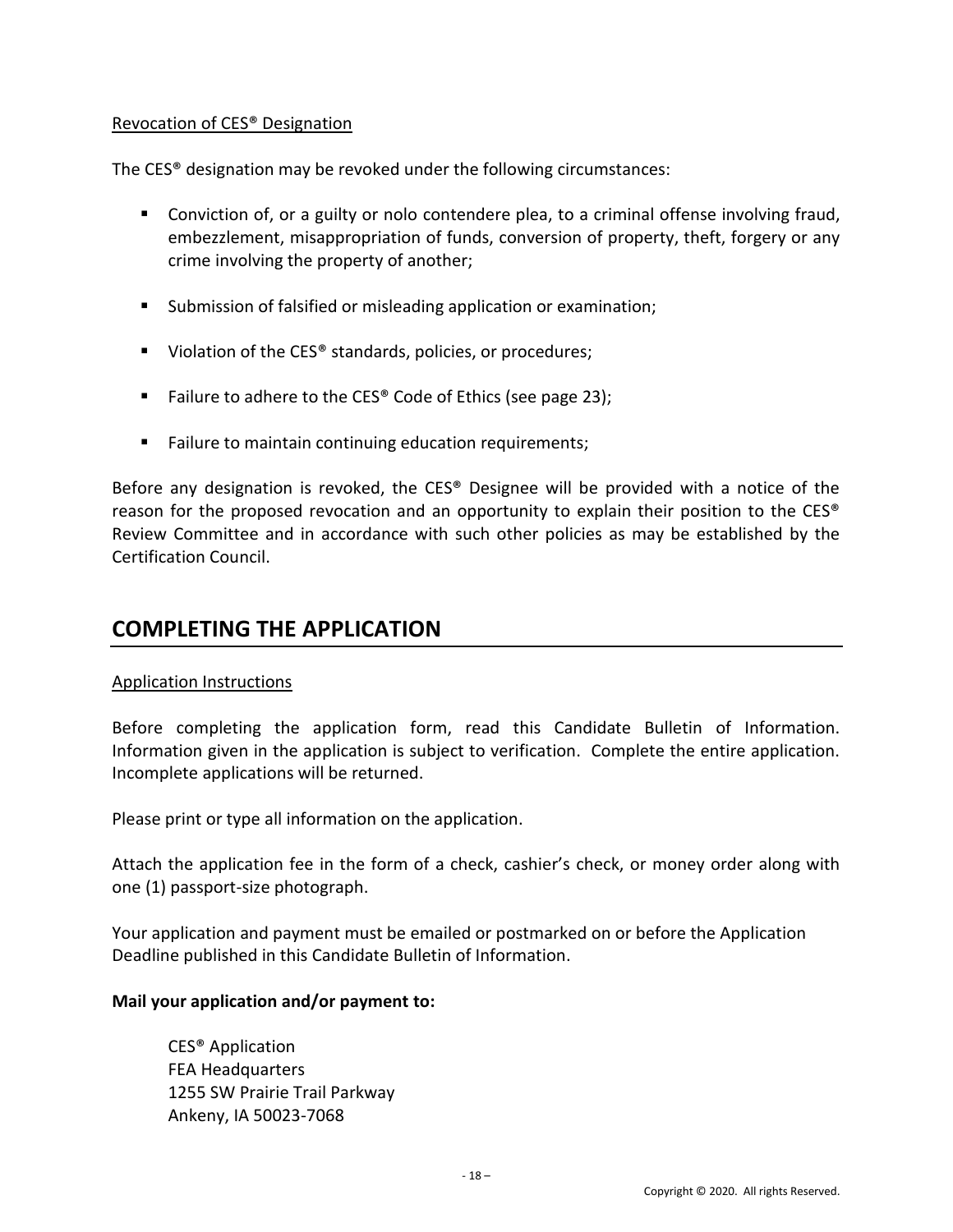## **E-Mail your application to:**

director@1031.org

## **Complete application package must include:**

- Completed application form.
- Completed and signed verifications of employment from current and previous employers verifying a minimum of three (3) years out of the past seven (7) years of fulltime equivalent work experience at a Qualified Escrow, Trust, or Intermediary Company as defined on page 7 of this Bulletin.
- Application fee in the form of a check, cashier's check, or money order made out to FEA. Alternative arrangements can be made with the FEA for credit card payment.
- One (1) passport-size photograph.

\*\*\*\*\*

**IMPORTANT NOTICE:** An incomplete application package will **NOT** be processed and will be returned to the applicant. The application fee will be refunded less the \$100 non-refundable portion.

**\*\*\*\*\***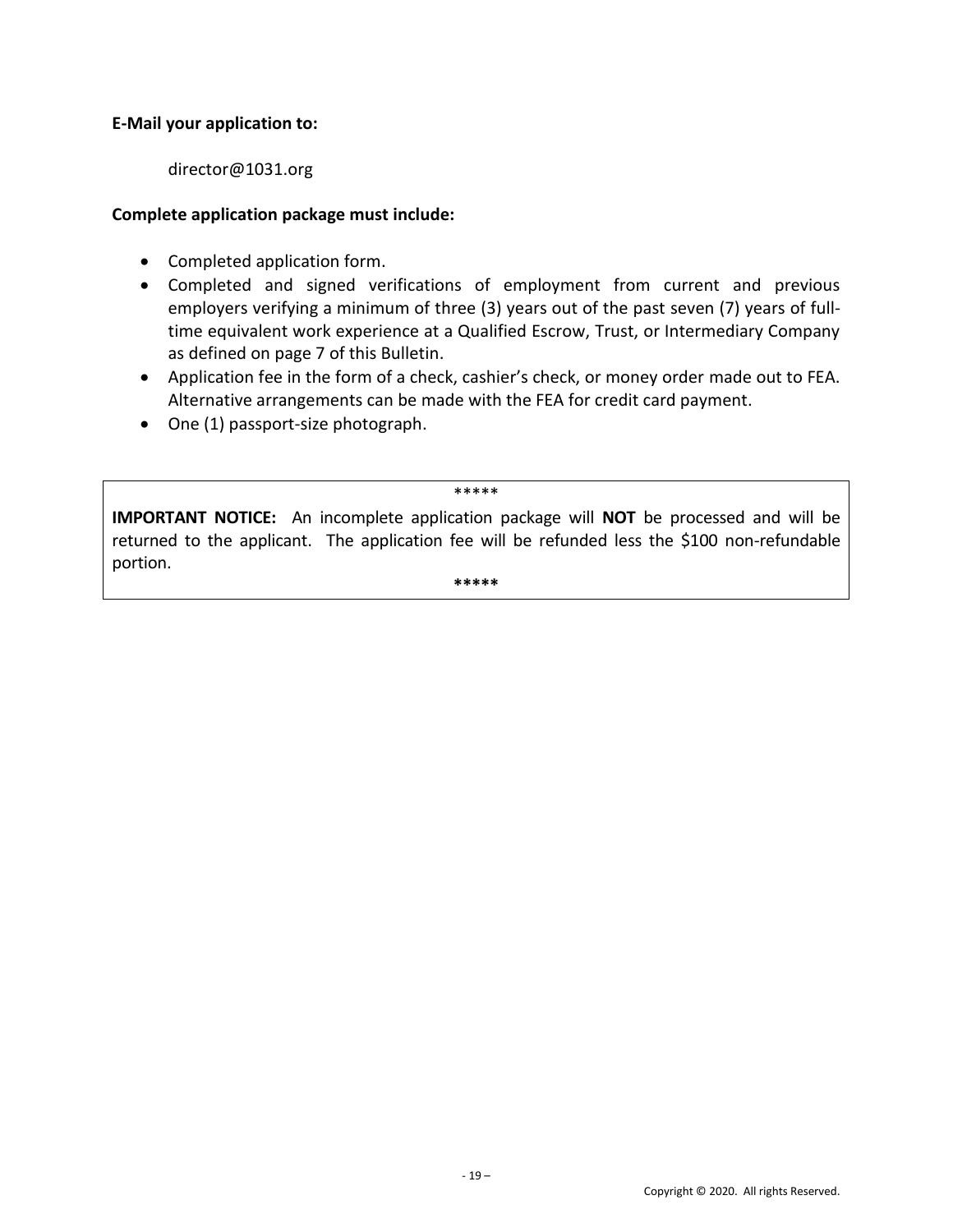

# **CODE OF ETHICS AND CONDUCT FOR THE CERTIFIED EXCHANGE SPECIALIST®**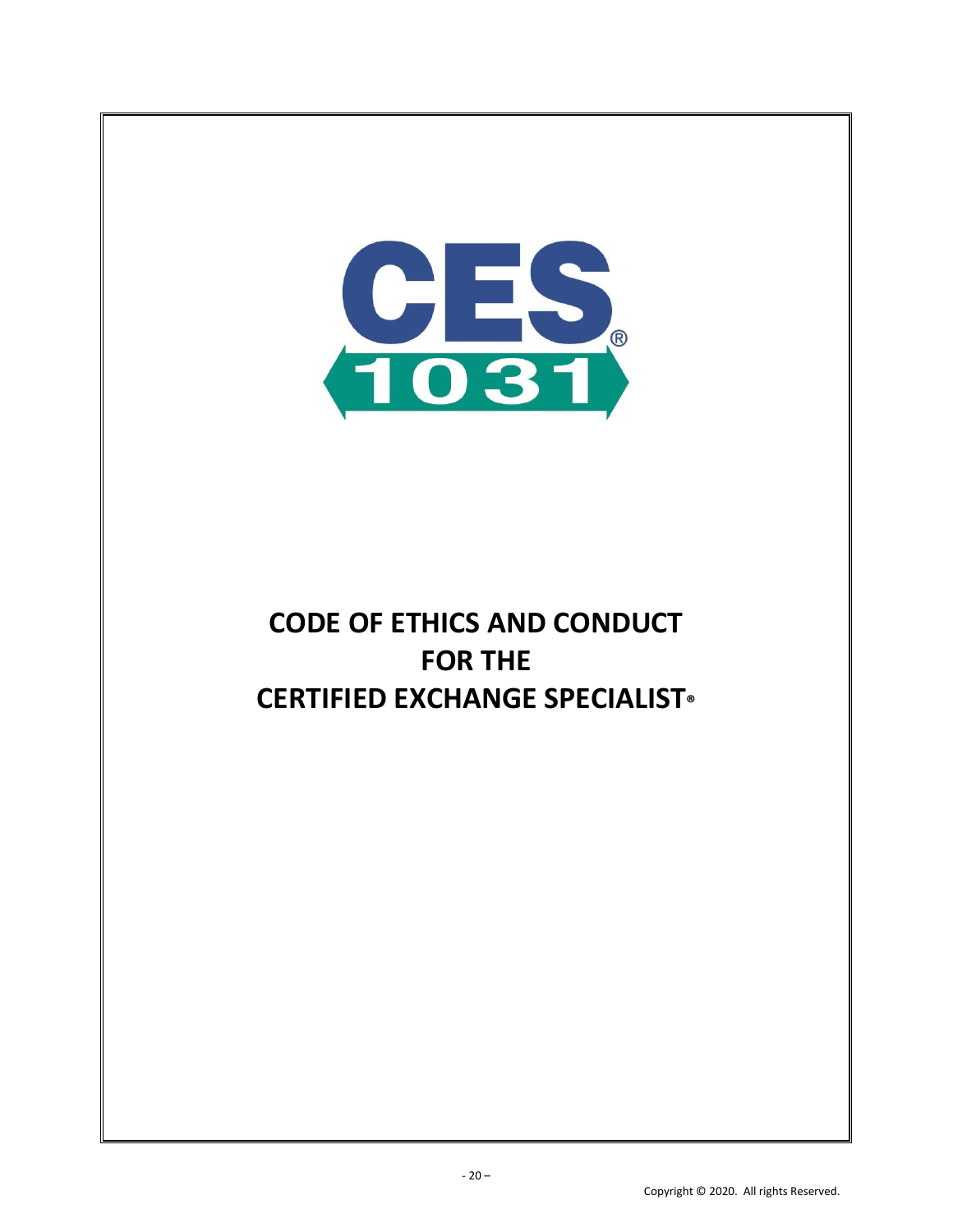#### **CODE OF ETHICS AND CONDUCT FOR THE CERTIFIED EXCHANGE SPECIALIST®**

#### **PREAMBLE**

The Certified Exchange Specialist® ("CES®") designation exists:

- To formally recognize individuals who have demonstrated, through experience, testing, and continuing education, their knowledge of IRC Section 1031 rules and regulations pertaining to like-kind exchanges and their ability to facilitate exchanges for the general public;
- To provide a designation that will give the public confidence that they are dealing with a professional who has demonstrated knowledge of the intricacies of like-kind exchange theory and practice, and who subscribes to a Code of Ethics; and
- To encourage member exchange professionals to increase their knowledge of IRC Section 1031 Deferred Exchange Treasury Regulations and related guidance, and to maintain and expand knowledge in the subject through continuing education.

Ethical behavior and practices form and inform everything about how a CES® designee ("Designee") interacts with clients, colleagues, and those in related professions. Entrusted with sensitive information, and custodians of assets that may include title to real or personal property, cash and other proceeds from the sale of such assets, the Designee recognizes that the fiduciary nature of the industry imposes obligations beyond those of ordinary commerce. The Designee, therefore, zealously strives to maintain the standards of their profession and to share with their fellow designees a common responsibility for its integrity and honor.

Given this high purpose, it is incumbent on the Designee to uphold the following standards set forth in this Code of Ethics and Conduct for the Certified Exchange Specialist® ("Code"); to protect the integrity of the industry; to honor a client's privacy and right to fair, accurate and knowledgeable service; and to safeguard the public's trust.

It is incumbent to encourage fair and healthy competition within the industry. At the same time, it is recognized that cooperative industry relationships are critical to the industry's success.

Consequently, each Designee pledges to observe the letter and the spirit of this Code and to operate within the industry in accordance with the principles and practices advocated herein.

#### **ARTICLE I**

A Designee shall keep reasonably informed of all laws, including statutes, regulations and the interpretation thereof, legislation, the principles and rules of this Code (and any future amendments thereof), and other developments that affect IRC §1031 exchanges and the qualified intermediary profession ("Body of Knowledge").

A Designee shall conduct business in a manner displaying the highest degree of professionalism, bringing credit to the industry and the CES® designation. A Designee shall speak truthfully and act in accordance with accepted principles of honesty, integrity and fair dealing.

#### **ARTICLE II**

Protection of the public against fraud, misrepresentation, and other illegal practices in the qualified intermediary profession shall be the duty and responsibility of each Designee, and he shall not actively participate in any such fraud, misrepresentation or other illegal practices. A Designee shall not commit acts of fraud, embezzlement,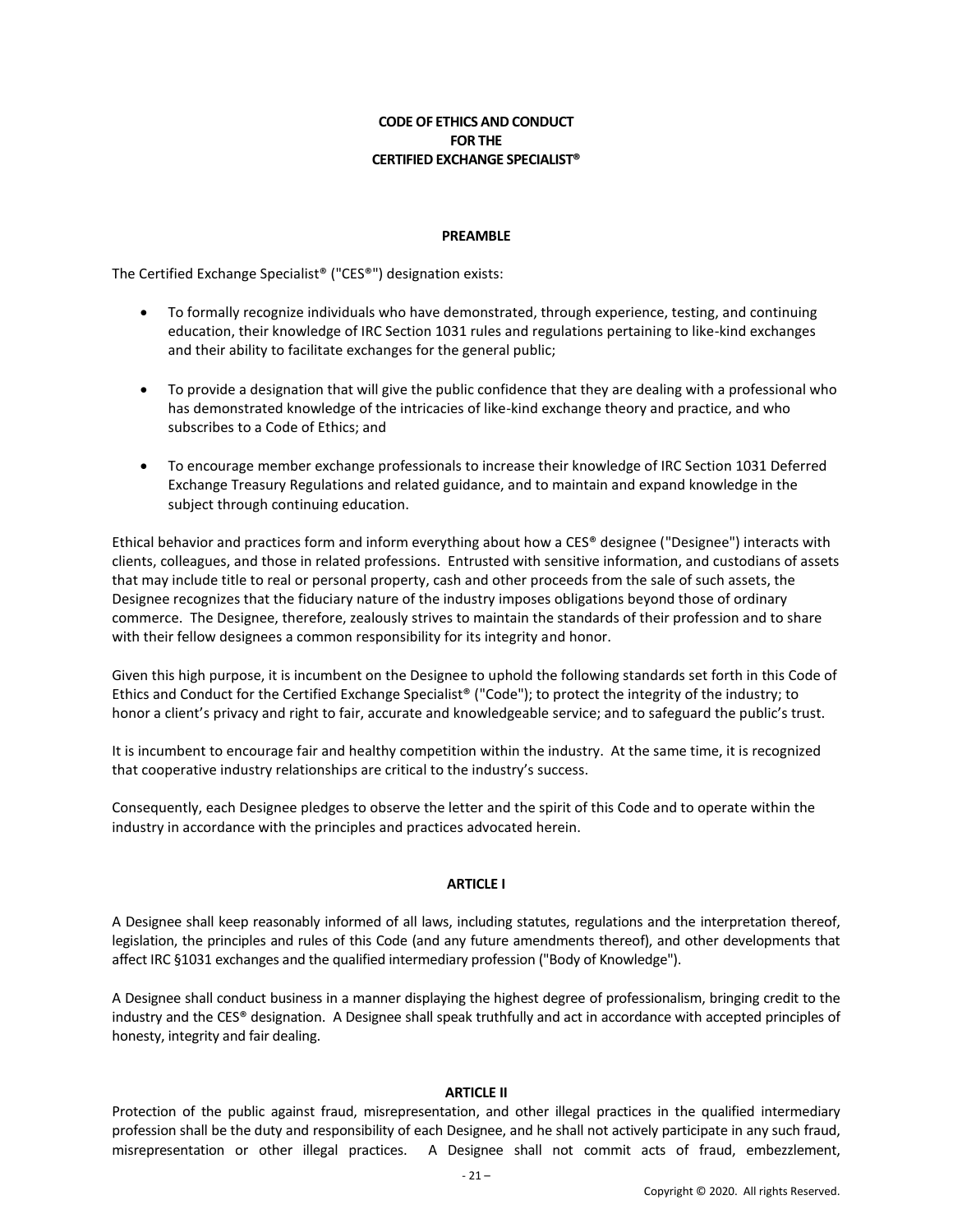misappropriation of funds, conversion of the property of another, theft, forgery or such similar acts as may be defined by local, state or federal law. A Designee who is convicted of such an act, or enters a plea of "guilty", "no contest", "nolo contendere" or similar plea in a court of law responding to a charge thereof, shall immediately notify the CES® Certification Council (the "Council") of that fact, in writing. A Designee who holds any other professional designation or license, which designation or license is suspended or revoked, or who voluntarily relinquishes such designation or license, due to activities concerning fraud, embezzlement, misappropriation of funds, conversion of the property of another, theft, forgery or any crime (misdemeanor or felony) shall immediately notify the Council, in writing of such. A Designee shall not voluntarily participate in any act which it knows to be contrary to the standard of conduct set forth in this Code, even if directed to do so by the employer, the Taxpayer, his agent, or advisor.

A Designee shall be alert to activity of his company/employer. If the Designee observes any activity which is known to be illegal or fraudulent, the Designee shall report such, or see that such is reported to company executives in accordance with the firm's applicable procedures. In the absence of established reporting procedures or in the event such procedures are compromised, and then the Designee shall report such knowledge to appropriate law enforcement authorities and immediately notify the Council in writing.

#### **ARTICLE III**

It is the duty of a Designee to act in such a manner as to preserve the trust and confidence of the Taxpayer. Without prior permission from the Taxpayer, a Designee shall not reveal the contents of any exchange file to any party other than the Exchanger, or its duly authorized agent, except in the case of a subpoena being presented, or when otherwise required by law or to those parties as expressly authorized by the Taxpayer.

#### **ARTICLE IV**

A Designee who is not licensed to practice law, accountancy, or other licensed or regulated profession shall not engage in activities which constitute such practice. The Designee shall recommend in all cases that the parties involved in an exchange transaction seek tax and legal counsel.

#### **ARTICLE V**

If recommending products or services to the Taxpayer, the Designee shall disclose to the Taxpayer that it may receive a financial benefit, such as a commission or referral fee, as a result of such recommendation. The Designee shall not recommend or suggest to a Taxpayer the use of services of another organization or business entity in which they or their employer have a direct or indirect interest without full disclosure of such interest at the time of recommendation or suggestion. At no time shall a Designee accept any illegal payment of any kind whatsoever.

It is the duty of a Designee to disclose to its Taxpayers those circumstances, relationships, and interests, if any, which might constitute a conflict of interest. This disclosure shall be made when the Designee knows or learns of the conflict of interest.

#### **ARTICLE VI**

A Designee shall act in the best interest of the Taxpayer. The Designee shall diligently and honestly pursue the Taxpayer's legitimate objectives, and shall perform all reasonable, necessary, and appropriate acts in a timely manner.

The Designee, consistent with his position within the qualified intermediary firm (the "QI Firm") and subject to his knowledge of the qualified intermediary company policies, shall have the duty to provide and follow fully integrated, written exchange documents which shall clearly explain the fees to be charged and any interest to be paid to the Taxpayer; provide copies of all exchange documents including documents received from the closing agent to the Taxpayer or to the Taxpayer's designated authorized representative.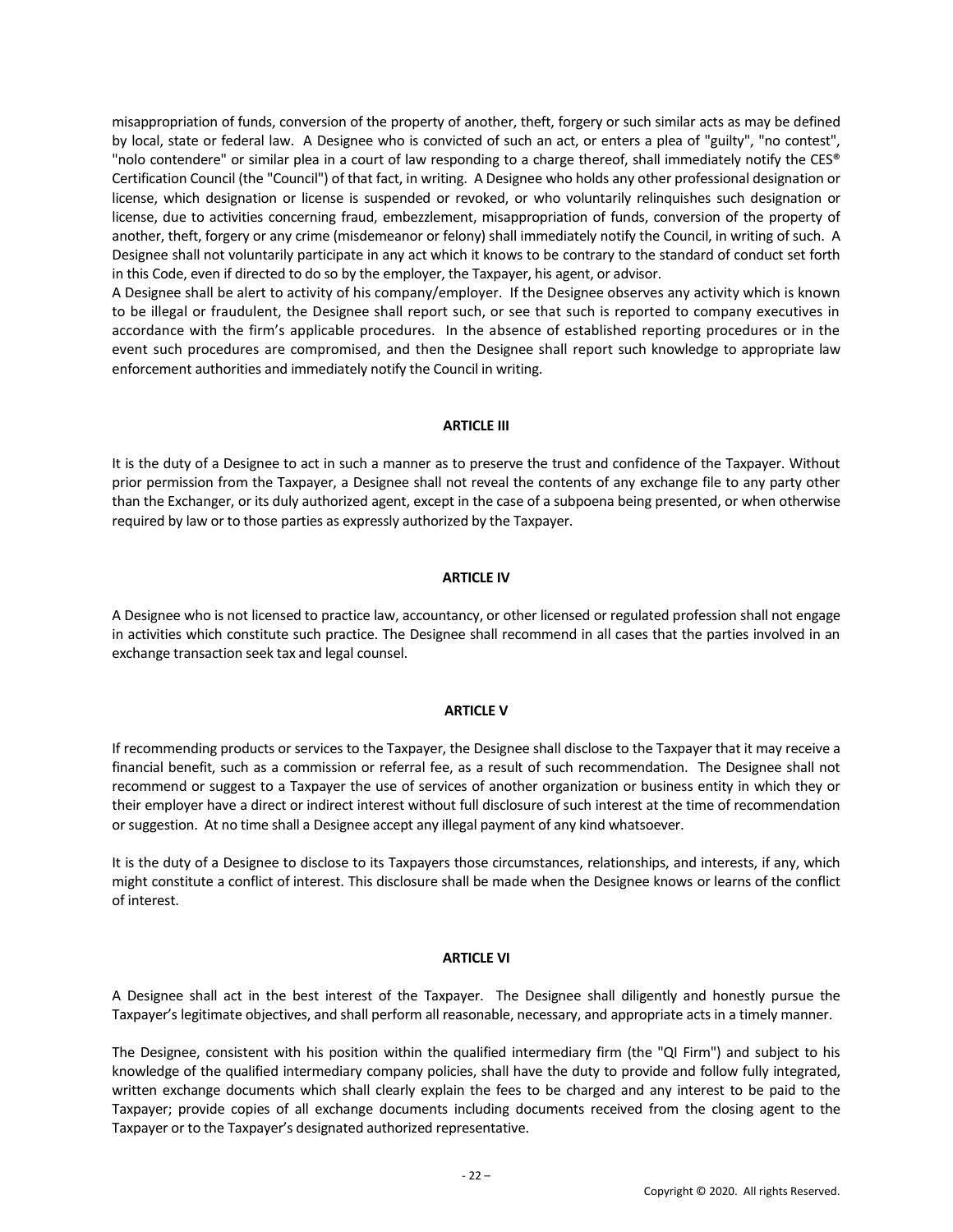If the Designee has knowledge of, or if he has a position within the QI Firm where he, directly or indirectly, handles exchange funds, the Designee shall have the duty: to keep the exchange proceeds in a stable financial institution or other reliable investment program unless the Taxpayer expressly requests an alternative investment; ensure the value or marketability of any promissory notes or other property held by the Designee as "exchange credits" are not compromised by the actions of the Designee; ensure that the exchange funds are liquid and immediately available to the Taxpayer when needed by the Taxpayer as a part of the 1031 exchange transaction; and give a full accounting of funds to which the Taxpayer is entitled at the end of the exchange.

#### **ARTICLE VII**

A Designee shall cooperate with other Designees in all matters affecting the exchange industry as a whole. This includes, but is not limited to, the sharing of knowledge and experience through active participation in CES® educational programs, reporting violations of the Code to the Council's Ethics and Discipline Committee in writing, and active participation in CES® activities.

#### **ARTICLE VIII**

A Designee shall hold the exchange industry in the highest esteem and shall avoid criticizing or denigrating the industry as a whole. A Designee shall avoid defaming other Designees or QI Firms, whether directly or through innuendo. A Designee shall not compete in a manner that damages the cooperative relationships within the industry as a whole and particularly among Designees. A Designee shall not compete in a way that brings disrepute to the industry or to the designation.

The Designee shall, when having the opportunity, promote the industry as a whole and promote the CES® designation program. Such actions may include but are not limited to participation in education programs, broadening of the Body of Knowledge within the CES® community when possible, support of and participation in the Council, and reporting violations of the Code to the Council's Ethics and Discipline Committee. The Designee will conduct his business in such a manner as to promote higher business standards and practices and the higher ethical standards of the profession.

#### **ARTICLE IX**

The Designee shall maintain his competence through continuous professional education as appropriate to job requirements and that meets the continuing education requirement of the designation; and shall promote continuous advancement in the skills, knowledge, development, and competence of other Designees in their own professional careers.

#### **ETHICS AND DISCIPLINE COMMITTEE ARTICLE X**

The Council has established an Ethics and Discipline Committee ("Ethics and Discipline Committee"). Upon approval of the Council's Executive Committee, the Ethics and Discipline Committee may issue ethics advisory opinion letters based on hypothetical and/or actual situations with due care to the privacy for any individual raising the issue upon which such ethics advisory opinion letter(s) may have been based. Such hypothetical and/or actual ethics advisory opinion letters may be disseminated on the "members only" section of the CES® website and at CES® meetings and conferences.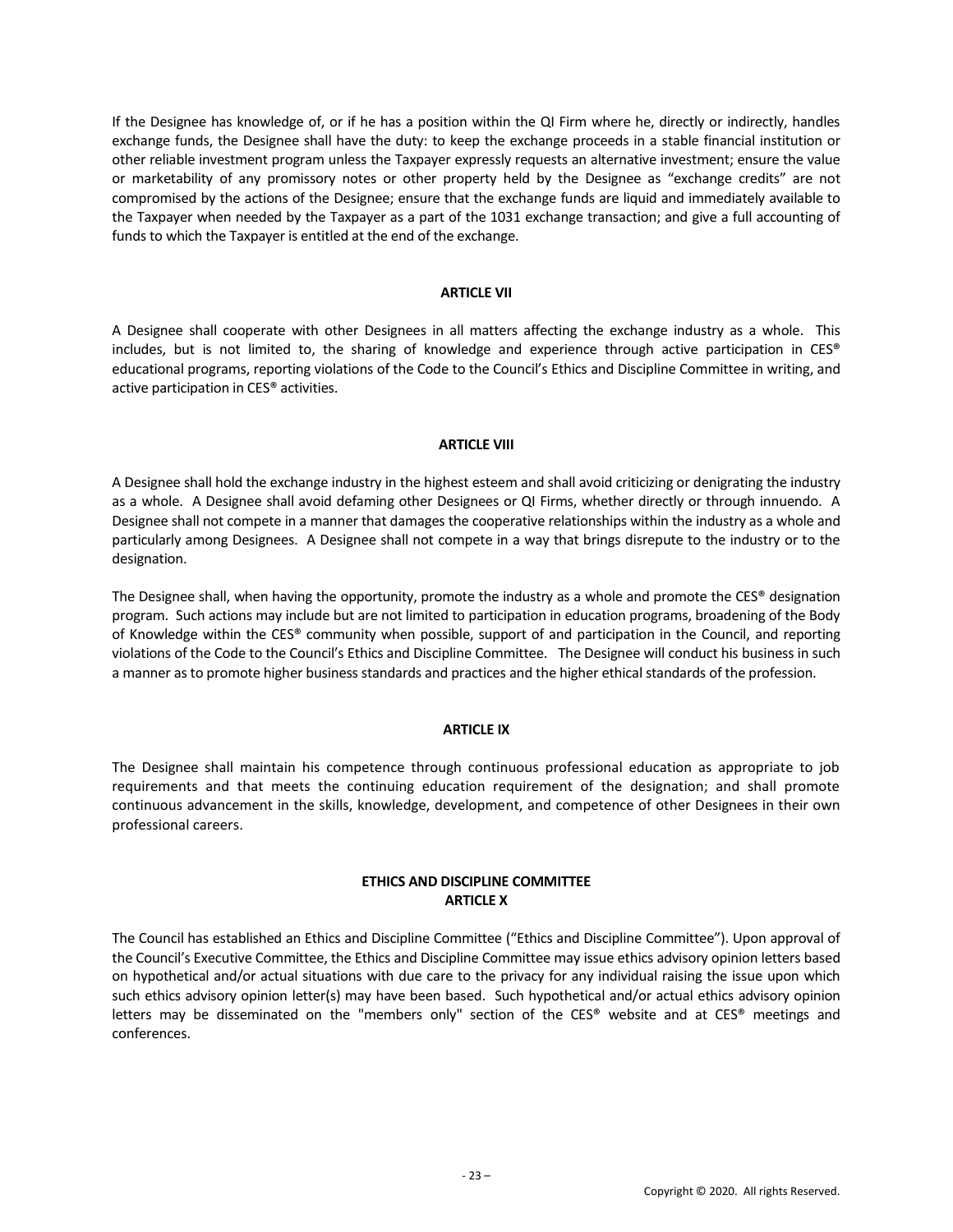#### **ARTICLE XI**

The use of any particular gender (masculine, feminine or neuter) and any particular number (singular or plural) herein is for convenience, only. No inference is to be drawn therefrom. The correct gender and number should be freely substituted throughout as the context may dictate.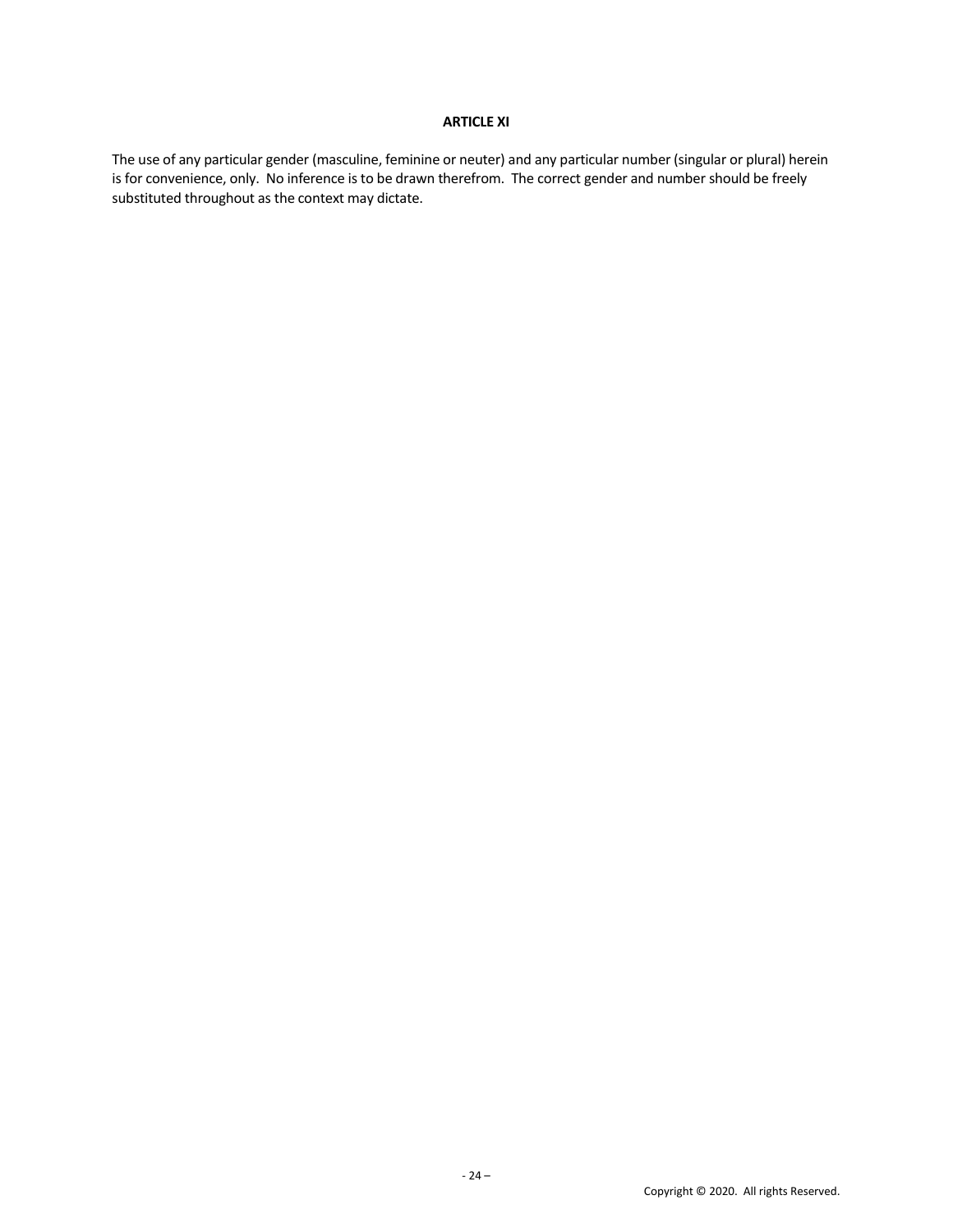

#### **CHARGES OF MISCONDUCT AND ENFORCEMENT**

- A. The Council will respond to allegations made against a Designee for purported violations of the Code of Ethics when the complaint is made in the following manner:
	- In writing;
	- Signed by the person making the complaint (the "Complainant"), along with the Complainant's contact information, for use in the event the Ethics and Discipline Committee requires additional information or otherwise needs to contact the Complainant;
	- Using the form attached hereto as Exhibit B
	- Addressed to the Council at the following address: 100 North 20<sup>th</sup> Street, 4<sup>th</sup> Floor, Philadelphia, Pa. 19103-1443;
	- Specifically identifying the Designee thereof involved in the purported violation of the Code of Ethics;
	- Describing in as much detail as possible the conduct that allegedly is a violation of the Code of Ethics
	- Accompanied by all relevant documentation that is readily available to the Complainant;

The Complainant is urged to maintain confidentiality and privacy to the extent practical. Delivery of a complaint by the complainant to the Designee is discouraged.

- B. The Ethics and Discipline Committee Chair shall provide the other members of the Ethics and Discipline Committee with a copy of the complaint and any attachments thereto. Within two (2) weeks of receipt of the complaint, the Chair of Ethics and Discipline Committee, as determined by the Council, ("Chair of the Ethics and Discipline Committee") shall provide the accused Designee ('Respondent") with a copy thereof, which shall be sent by certified mail or other similar means, to the address of the Respondent on file with the Council. The Ethics and Discipline Committee shall notify the Respondent by way of a transmittal letter sent with the above referenced copy of the complaint, whether a response is required, or whether the complaint is being summarily dismissed because it is clearly without merit. A copy of said transmittal letter shall be provided to the Complainant, unless no address was provided, by certified mail or other similar means.
- C. No party is required to be represented by counsel at any stage in the proceedings. However, any party may be so represented at their own discretion, and at their own cost. At no time will any investigation or other portion of the process be delayed by more than thirty (30) days so that a party may obtain such representation.
- D. A Respondent shall have thirty (30) days from receipt of the complaint to file a preliminary response to the Ethics and Discipline Committee Chair. An extension of up to fifteen (15) days may be granted by the Ethics and Discipline Committee upon written request and showing of good cause, provided such request is received by the Committee Chair within the thirty (30) day period. Failure to make a timely preliminary response shall constitute a failure to cooperate with the Ethics and Discipline Committee's investigation admittance of all material facts and allegations as set forth in the complaint. Additionally, such failure to cooperate may form the basis of a separate complaint and violation, and any member of the Ethics and Discipline Committee with personal knowledge of this failure to cooperate may file a complaint regarding such actions or inactions.

The preliminary response shall include: all relevant documentation; the names, addresses, telephone numbers and other means of contacting any witnesses to the events and a statement of all relevant facts and circumstances that would reasonably be relied upon to contradict the allegations as set forth in the complaint. The Chair of the Ethics and Discipline Committee will forward a copy of the preliminary response to the Complainant by certified mail or similar means, allowing the Complainant fifteen (15) additional days to further response. There shall be no further submissions from either party except upon the specific, written request of the Ethics and Discipline Committee.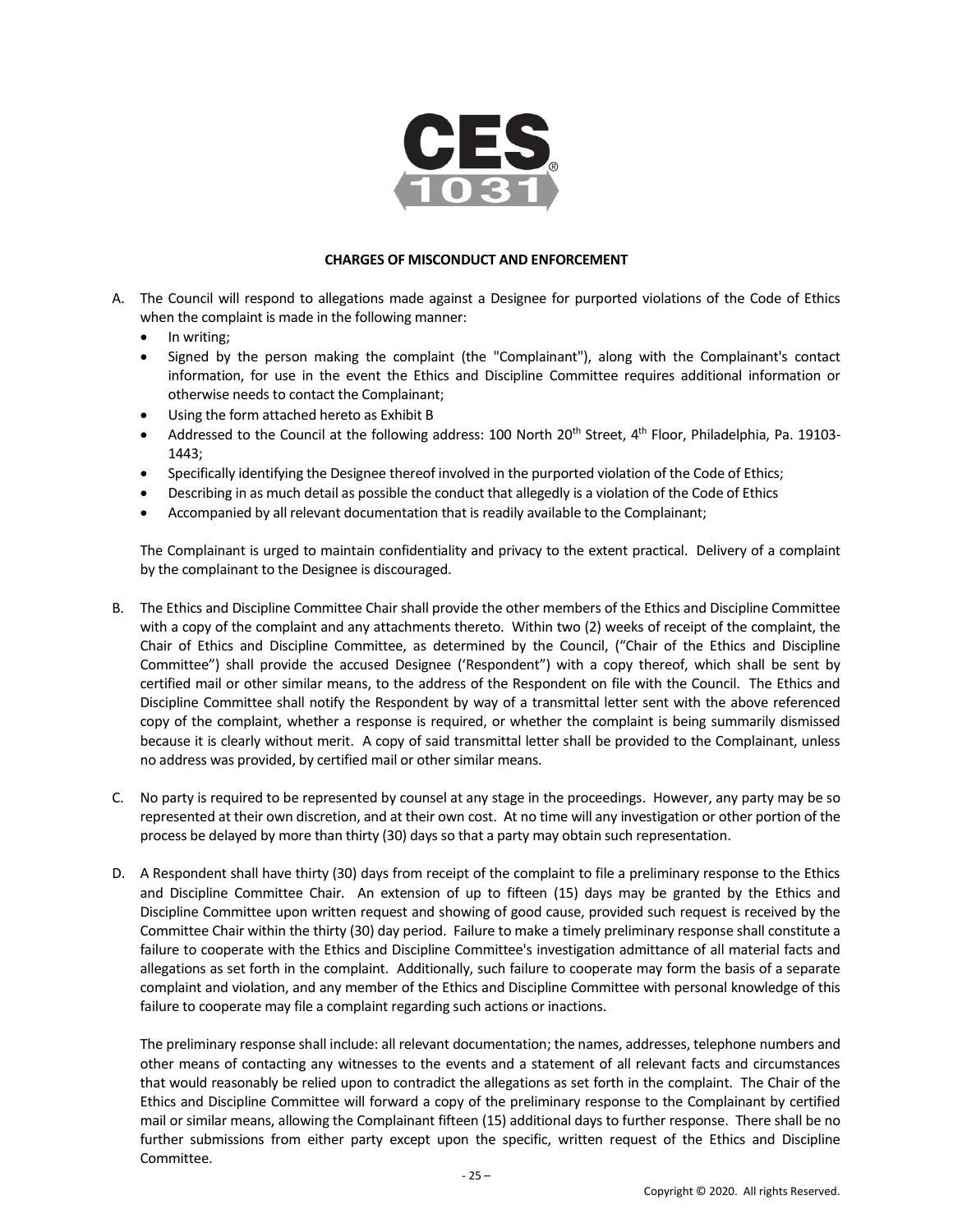- E. Upon receipt of the written submissions of the parties, the Ethics and Discipline Committee shall determine if any further investigation is necessary. If the Ethics and Discipline Committee determines that further investigation is necessary, it may appoint one of its members to conduct such further investigation on behalf of the full Committee. The Respondent must cooperate with such investigation, and shall encourage others with relevant information, including but not limited to its employees, to do so as well.
- F. Upon receipt of the written submissions of the parties, and the results of any further investigation, the Ethics and Discipline Committee shall have up to thirty (30) calendar days to conduct its review and prepare its report to the Council. The report shall contain a narrative stating: the specific section(s) of the Code alleged to have been violated; a review of the documentation that sets out the facts that were not in dispute; a review of the submissions and testimony submitted by the parties; and a recommendation of action to be taken by the Council.
- G. The Council shall make a decision regarding the matter within thirty (30) calendar days of receipt of the Ethics and Discipline Committee Report. The Council shall notify the Complainant and Respondent in writing of its decision by certified mail or similar means. The decision of the Council shall be the final determination of the matter. Shown as Appendix A is a chart outlining the time elapsed for the process described in these procedures. Resolution of the matter may be accomplished, if feasible, in a shorter time frame.
- H. Upon a finding by the Council that the Respondent has failed to meet the standards of conduct imposed by the Code of Ethics and Conduct, the Council shall impose a penalty or penalties from among the following: (i) private letter of reprimand, not to be made part of the Respondent's file; (ii) private letter of reprimand to be made part of the Respondent's file, which file shall not be disseminated to the public without appropriate Court Order; (iii) public reprimand to be listed on a publicly accessible portion of the CES® website, and to be made part of the Respondent's file; (iv) suspension of the Respondent's credentials as a Designee including any and all rights and privileges associated therewith, said suspension to be listed on a publicly accessible portion of the CES® website and to be made part of the Respondent's file (such suspension may include conditions imposed by the Council for reinstatement; or (v) permanent revocation of the Respondent's credentials as a CES® Designee, said revocation to be listed on a publicly accessible portion of the CES® website and to be made part of the Respondent's file.
- I. To the extent that the Ethics and Discipline Committee determines, after adequate investigation, that the Respondent may be guilty of criminal activity, the Ethics and Discipline Committee shall immediately report such determination to the Council. To the extent that the Council determines that the Respondent may be guilty of criminal activity, the Council may report its findings to the appropriate authorities.
- J. In the event a Respondent continues to claim to be a credentialed Designee after suspension or revocation, the Council may, at its option, pursue such other legal remedies as may be available to it in any or all of the jurisdictions in which the Respondent maintains offices, or in the home jurisdiction of the Council, or in such other venues as permitted by law.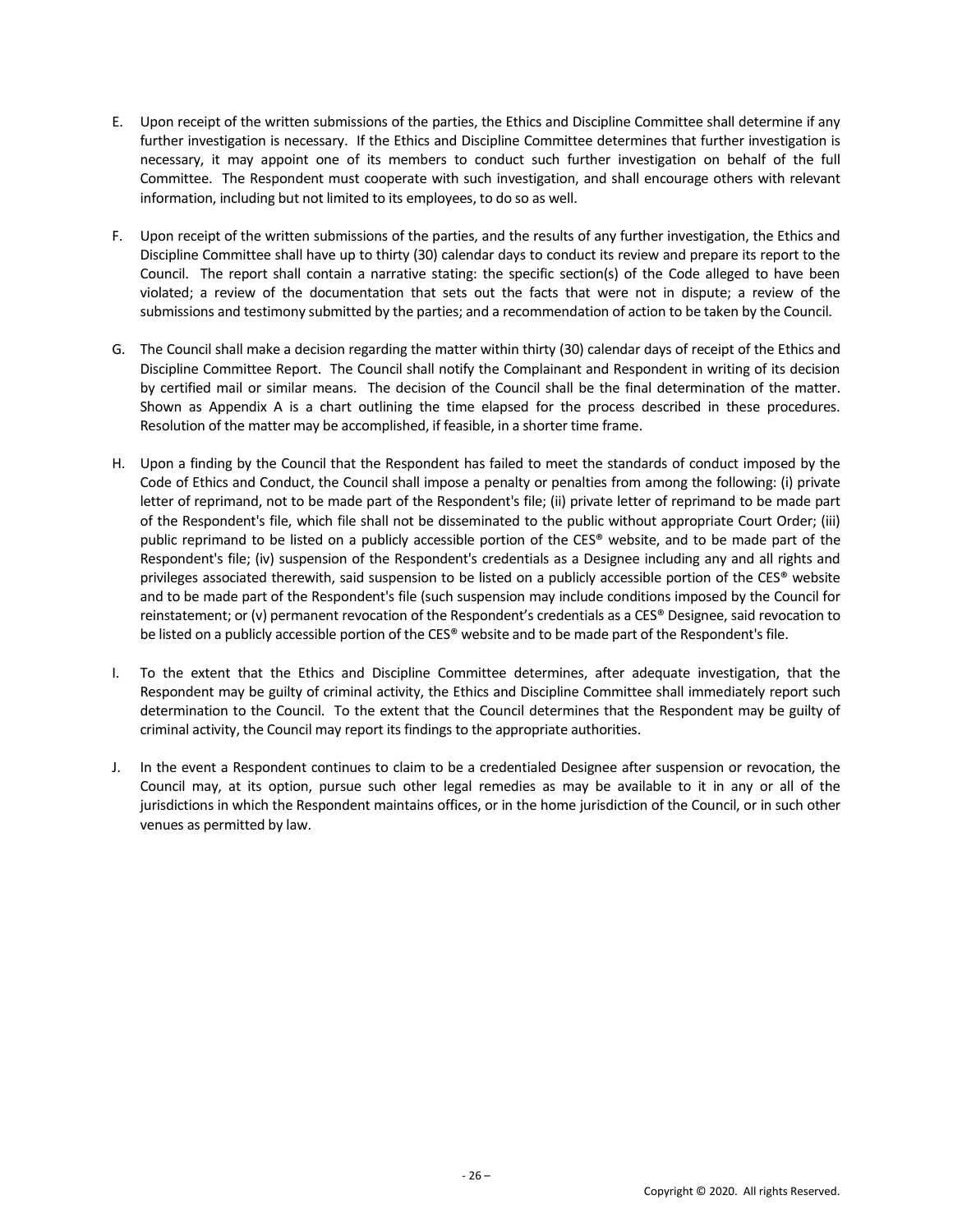# **Appendix A**

| <b>Description</b>                       | Time    | <b>Cumulative time</b><br>elapsed if no<br>extension | <b>Cumulative time</b><br>elapsed if<br>extension<br>applies |
|------------------------------------------|---------|------------------------------------------------------|--------------------------------------------------------------|
| Receipt of Complaint by Ethics and       | Start   |                                                      |                                                              |
| Discipline Committee                     |         |                                                      |                                                              |
| <b>Ethics and Discipline Committee</b>   | 2 weeks | 2 weeks                                              |                                                              |
| disseminates the Complaint to Committee  |         |                                                      |                                                              |
| Members and the Respondent               |         |                                                      |                                                              |
| Respondent files response                | 2 weeks | 4 weeks                                              |                                                              |
| Respondent request an extension to       | 2 weeks |                                                      | 6 weeks                                                      |
| respond                                  |         |                                                      |                                                              |
| Ethics and Discipline Committee prepares | 2 weeks | 6 weeks                                              | 8 weeks                                                      |
| report for Council                       |         |                                                      |                                                              |
| Council makes decision and communicates  | 4 weeks | 10 weeks                                             | 12 weeks                                                     |
| to Complainant and Respondents           |         |                                                      |                                                              |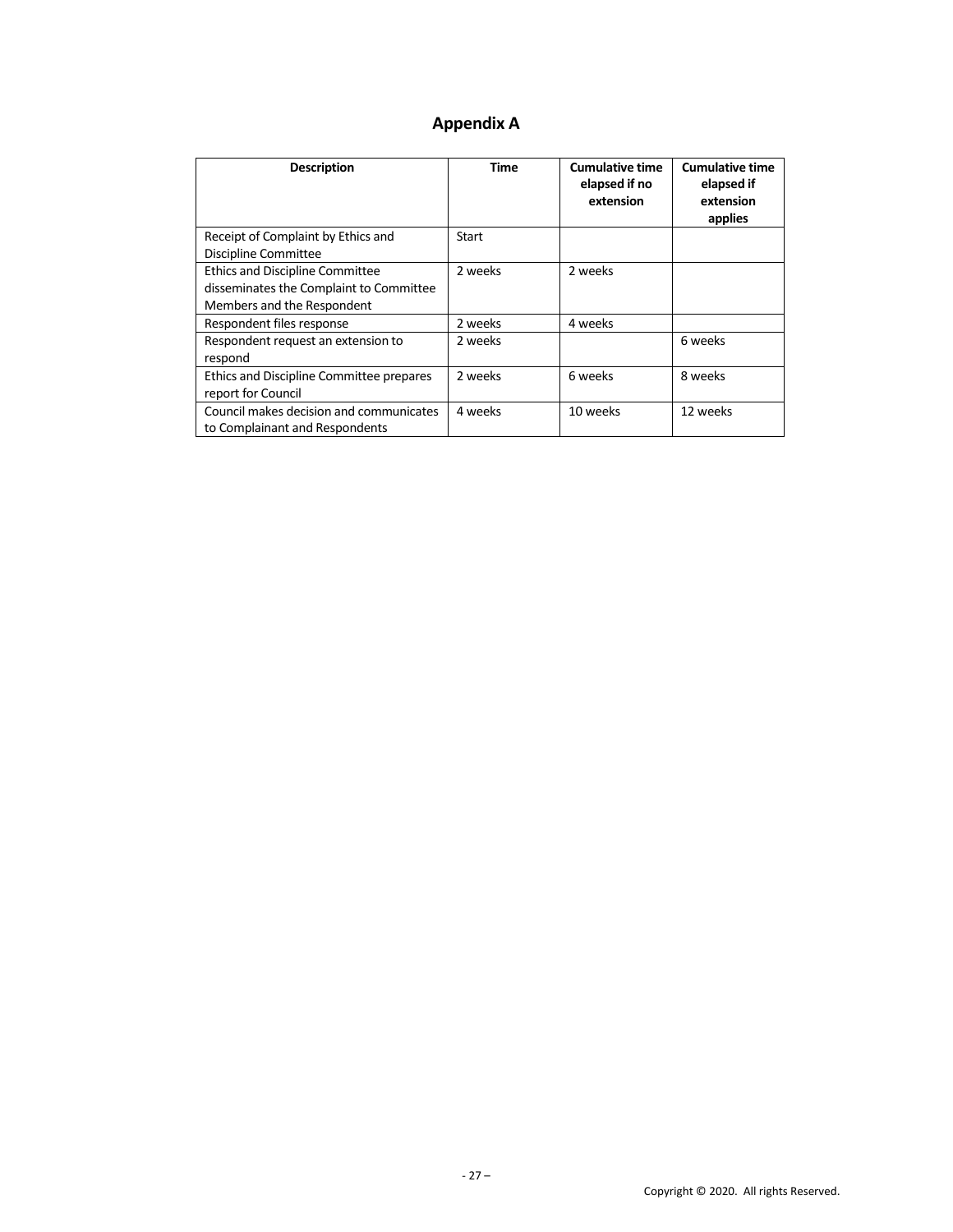## **Appendix B**

#### **CERTIFIED EXCHANGE SPECIALISTS®**

#### **COMPLAINT OF VIOLATION OF THE CODE OF ETHICS AND CONDUCT**

This form may be used to submit a complaint to the Ethics and Discipline Committee that alleges a violation of the CES® Code of Ethics and Conduct by a Designee.

#### **Send completed form to: Ethics and Discipline Committee CES® Certification Council 1255 SW Prairie Trail Parkway Ankeny, IA 50023-7068**

| <b>Information about the Complainant</b> |  |  |
|------------------------------------------|--|--|
| Name of complainant:                     |  |  |
|                                          |  |  |
|                                          |  |  |
| Address:                                 |  |  |
|                                          |  |  |
|                                          |  |  |
| Daytime phone number:                    |  |  |
|                                          |  |  |

| Identify the Person who is the Subject of your Complaint |  |  |
|----------------------------------------------------------|--|--|
| Name of person who is the subject of your complaint:     |  |  |
|                                                          |  |  |
| Address:                                                 |  |  |
|                                                          |  |  |
|                                                          |  |  |
| Office held:                                             |  |  |
|                                                          |  |  |

#### **Identify the Provision of the Code of Ethics and Conduct Believed to have been Violated**

You may find the complete text of the CES® Code of Ethics and Conduct on the Certified Exchange Specialists® website at www.1031ces.org/ethics. You may also obtain a copy of the CES® Code of Ethics and Conduct by calling the CES® Certification Council at (215) 673-2554.

Code provision(s) believed to have been violated: